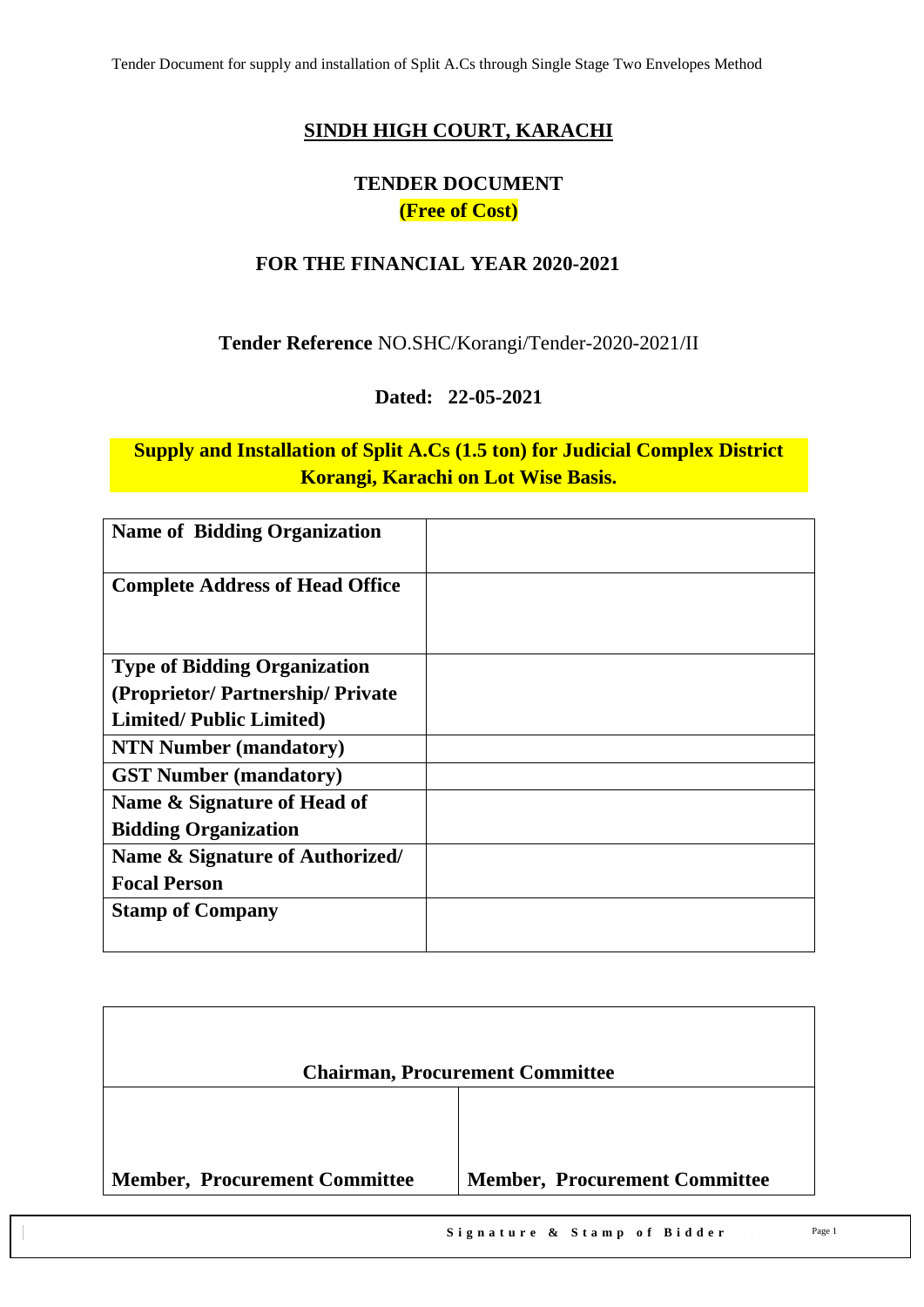# **Table of Contents**

| 1.  |  |
|-----|--|
| 2.  |  |
| 3.  |  |
| 4.  |  |
| 5.  |  |
| 6.  |  |
| 7.  |  |
| 8.  |  |
| 9.  |  |
| 10. |  |
|     |  |
|     |  |
|     |  |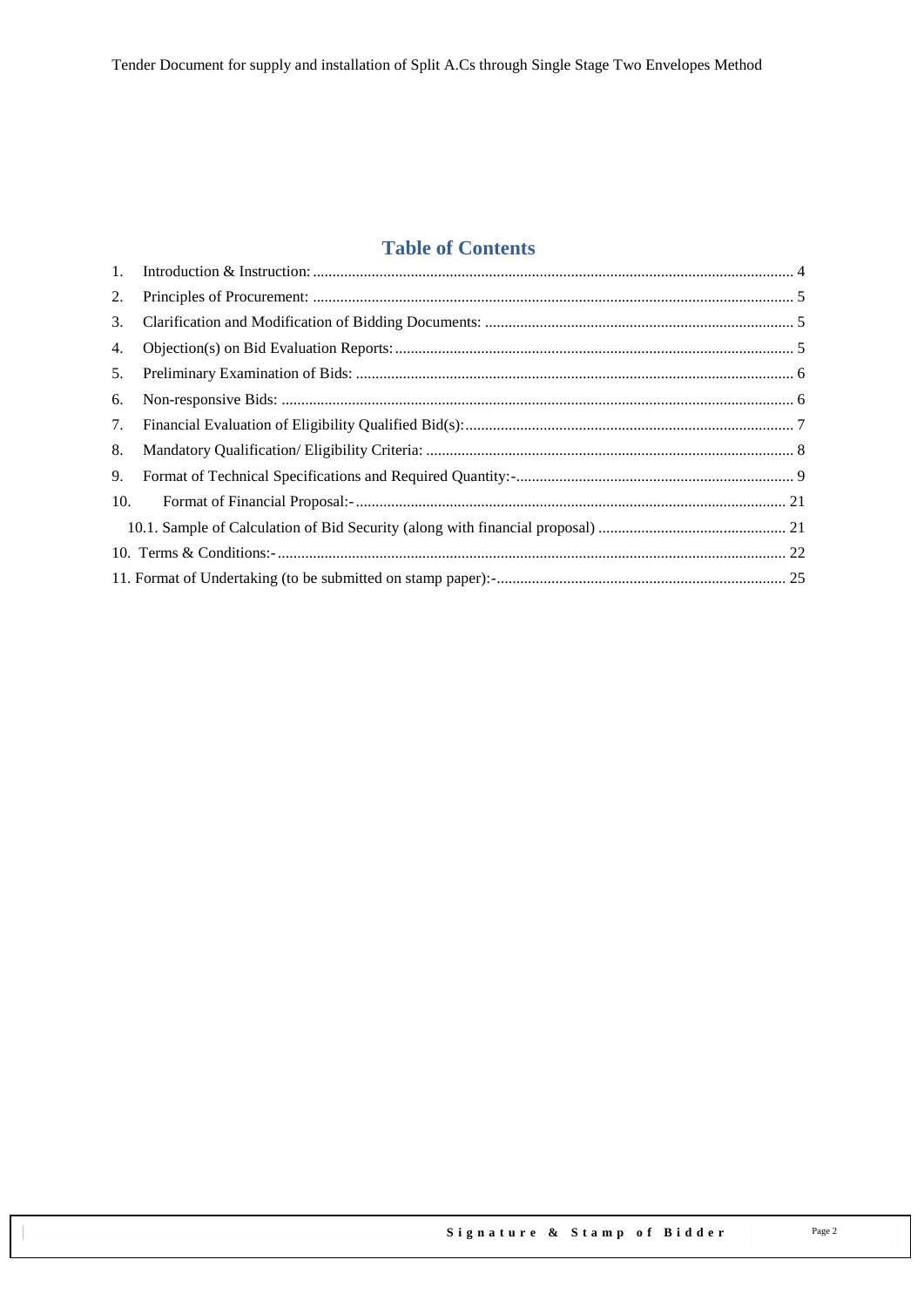Tender Reference No. 20021

**To,** 

**The Learned Registrar, Sindh High Court, Karachi.**

Respected Sir,

We, the undersigned, offer to provide our services for **"Supply & Installation of Split A.C (1.5 ton) for Judicial Complex Korangi, Karachi on lot wise basis"**, as a Bid, sealed in an envelope. **Mr.**  $\qquad \qquad \text{holding} \quad \text{CNIC No.}$  has been authorized to attend the Bid Meetings on behalf of our organization.

We understand that Sindh High Court is not bound to accept any Proposal you receive and reserves the right to accept or reject any offer and to annul the bidding process and reject all proposals without assigning any reason or having to owe any explanation whatsoever.

The decision of Purchase Committee shall be final and cannot be challenged on any ground at any forum and the Purchase Committee will not be liable for any loss or damage to any party acting in reliance thereon. Sincerely,

**Name: Designation: Name of Company Dated:**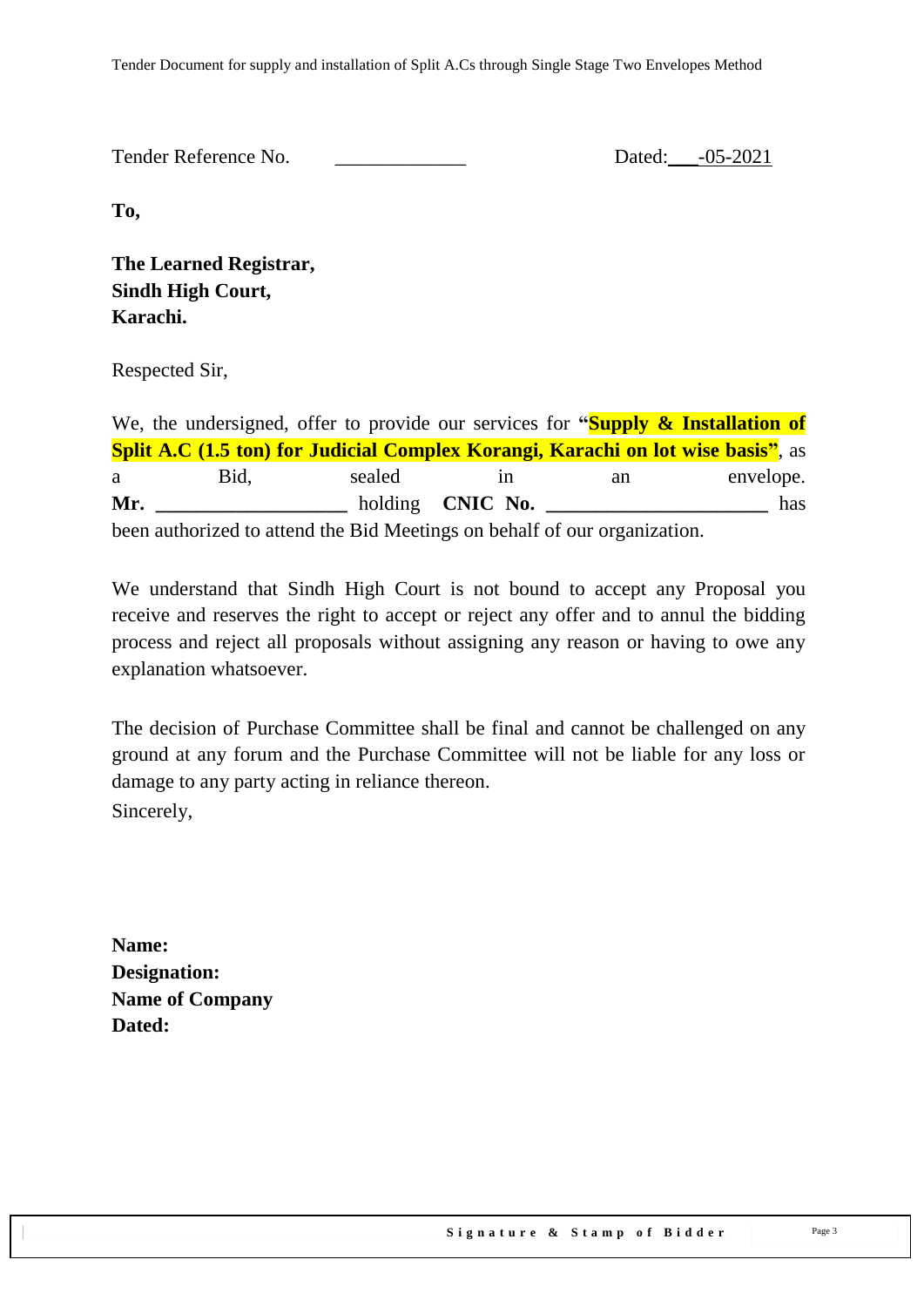# <span id="page-3-0"></span>**1. Introduction & Instruction:**

#### Dear Tenderer:

The **SINDH HIGH COURT (SHC)** is the highest judicial institution of the province of [Sindh.](https://en.wikipedia.org/wiki/Sindh) We are interested in **supply and installation of 1.5 Ton Split A.Cs for Judicial Complex Korangi, Karachi on LOT WISE BASIS**, as mentioned in tender document, from your esteemed firm / agency in transparent manner. SHC reserves the right to increase/ decrease the quantities as per requirement in the light of availability of funds, as per rules.

| <b>Purpose &amp; Scope</b>                 | Supply $\&$ Installation of two hundred fifty six (256)       |
|--------------------------------------------|---------------------------------------------------------------|
|                                            | 1.5 Ton Split A.CS for thirty two (32) Courts on              |
|                                            | Lot Wise Basis for Judicial Complex Korangi,                  |
|                                            | Karachi through fair, honest and transparent                  |
|                                            | tender process.                                               |
| <b>Method of Procurement</b>               | Tender (Single Stage Two Envelopes Method)                    |
| Date of<br>availability<br>of              | $22^{nd}$ May, 2021.                                          |
| tender<br>document<br>on                   | http://www.sindhhighcourt.gov.pk/tender.php.                  |
| website                                    |                                                               |
| Date & time of Submission                  | On or before Monday, 7 <sup>th</sup> June, 2021 at 10:30 a.m. |
| of Bids                                    |                                                               |
| Date & time of Opening of                  | On Monday $7th$ June, 2021 at 11:00 a.m.                      |
| <b>Bids</b>                                |                                                               |
| Venue of Bid Submission &                  | Office of D.G (F&A), inside I.T Compound, Sindh               |
| Opening                                    | High Court, Saddar, Karachi.                                  |
| <b>Tender Fee</b>                          | <b>Nil</b>                                                    |
| <b>Bid Security</b>                        | 5% of the bid price of all quoted lots with all taxes in      |
|                                            | the form of Deposit at Call or pay order or demand            |
|                                            | draft or a Bank Guarantee as per rules.                       |
| <b>Evaluation Criteria</b>                 | Technically Qualified Lowest evaluated bid on lot             |
|                                            | wise basis as per rules.                                      |
| <b>Estimated Cost</b>                      | Rs. 31.711 million approximately.                             |
| <b>Place</b><br>delivery<br><b>of</b><br>& | Judicial Complex Korangi, Karachi.                            |
| installation                               |                                                               |
| <b>Bid Validity Period</b>                 | 90 days from the date of opening of bids.                     |
| <b>Issuance of Purchase Order</b>          | Office of the Project Director, High Court of Sindh,          |
|                                            | Karachi.                                                      |
| Submission of billing and                  | Office of the Project Director, High Court of Sindh,          |
| relevant document                          | Karachi.                                                      |
| <b>Payment Mechanism</b>                   | Payment through Pre-receipted bill via opening of             |
|                                            | Joint bank Account/ Escrow Account.                           |

Please be informed that in case of public holiday/ unforeseen events, tender will be opened on the next working day.

Signature & Stamp of Bidder Page 4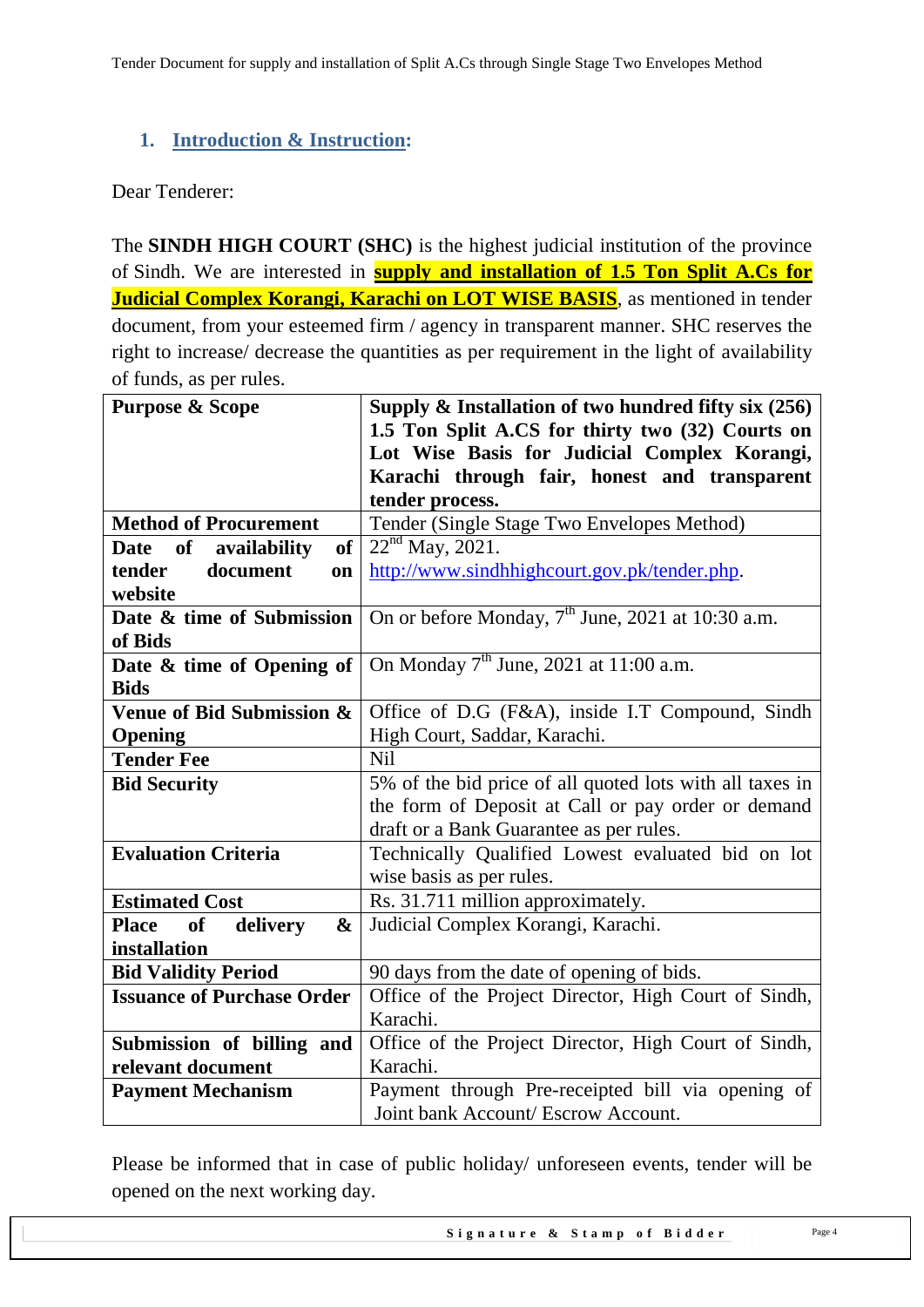### **2. Principles of Procurement:**

<span id="page-4-0"></span> Sindh High Court believes in fair, open, transparent and corruption free tender process. It is ensured that procurements are conducted in a *fair and transparent manner* and the object of procurement brings value for money to our organization. Hence, bidders are directed to provide copies of all required documents as mentioned in "Eligibility Criteria". We strictly follow "*No Gift Policy*" and do not favor any bidder. Any influence for winning the tender will disqualify the bidder from the tender process and bidder may be black listed for the life time subject to rules.

# <span id="page-4-1"></span>**3. Clarification and Modification of Bidding Documents:**

Bidding Document has been prepared as per rules. Clarifications (if any) for contents of bidding documents may be sent to the Procurement Committee comprising D.G (F&A), D.R (Accounts) and Accounts Officer, A.G Sindh through Registrar, High Court in writing, at least five calendar days prior to the date of opening of bid. Clarification in response to a query shall be uploaded on the official website of Sindh High Court. All bidders are advised to visit the website of Sindh High Court for keeping them updated.

It is stated that contents of bidding documents have been carefully read & understood. All queries have been properly answered by the concerned Officers of Sindh High Court well before in time. We do not have any objections on the contents of the biding documents.

# <span id="page-4-2"></span>**4. Objection(s) on Bid Evaluation Reports:**

 Bid Receiving Time Sheet, Bid Attendance Sheet, Eligibility Criteria Report, Technical Bid Evaluation Report and Financial Bid Evaluation Report shall be uploaded on the official website of High Court of Sindh. Objection(s) if any should be submitted within THREE (03) working days of uploading of reports. Thereafter, no objection shall be entertained.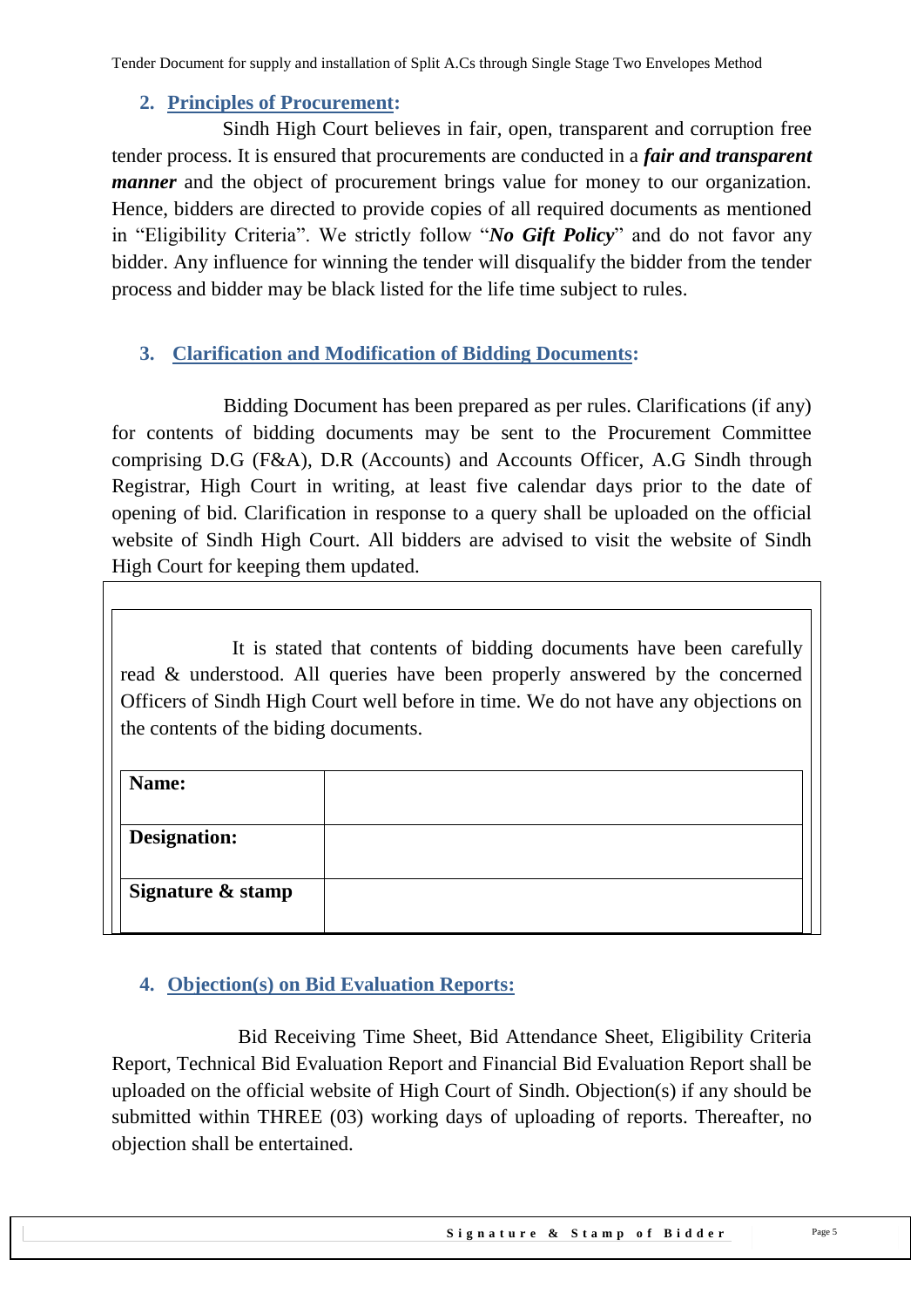It is undertaken that it is our responsibility to download the above mentioned bid reports from the official website of Sindh High Court. It is also undertaken that objection (s) if any will be submitted within THREE (03) working days of uploading of reports and we will not submit any objection after the lapse of time.

| <b>Name</b>        |  |
|--------------------|--|
| <b>Designation</b> |  |
| <b>Cell Number</b> |  |
| Signature & stamp  |  |
|                    |  |

# <span id="page-5-0"></span>**5. Preliminary Examination of Bids:**

 Procurement Committee shall examine the bids to confirm that all required documents and specifications/ technical documentation requested in bidding documents have been provided, and to determine the completeness of each document submitted. If any of the required documents or information is missing, the bid shall be rejected. Further, Sindh High Court shall examine the Bid to confirm that all terms and conditions specified in the bidding documents have been accepted by the Bidder without any material deviation or reservation.

# <span id="page-5-1"></span>**6. Non-responsive Bids:**

Following bids shall be rejected without consideration being non-responsive:-

- Bid submitted with less than required bid security.
- Bid submitted without copy of authorized distributor certificate.
- Bid submitted with irrelevant documents which are not required.
- Bid submitted without copies of relevant documents which are mandatory.
- Incomplete tender document.
- Bid which are not as per format of Sindh High Court.
- Bid which are manipulated and supported by fake documents.
- Bids with intention to conceal the information.
- Bids which have not followed the directions of Sindh High Court.
- Bids which have not followed technical formats of Sindh High Court.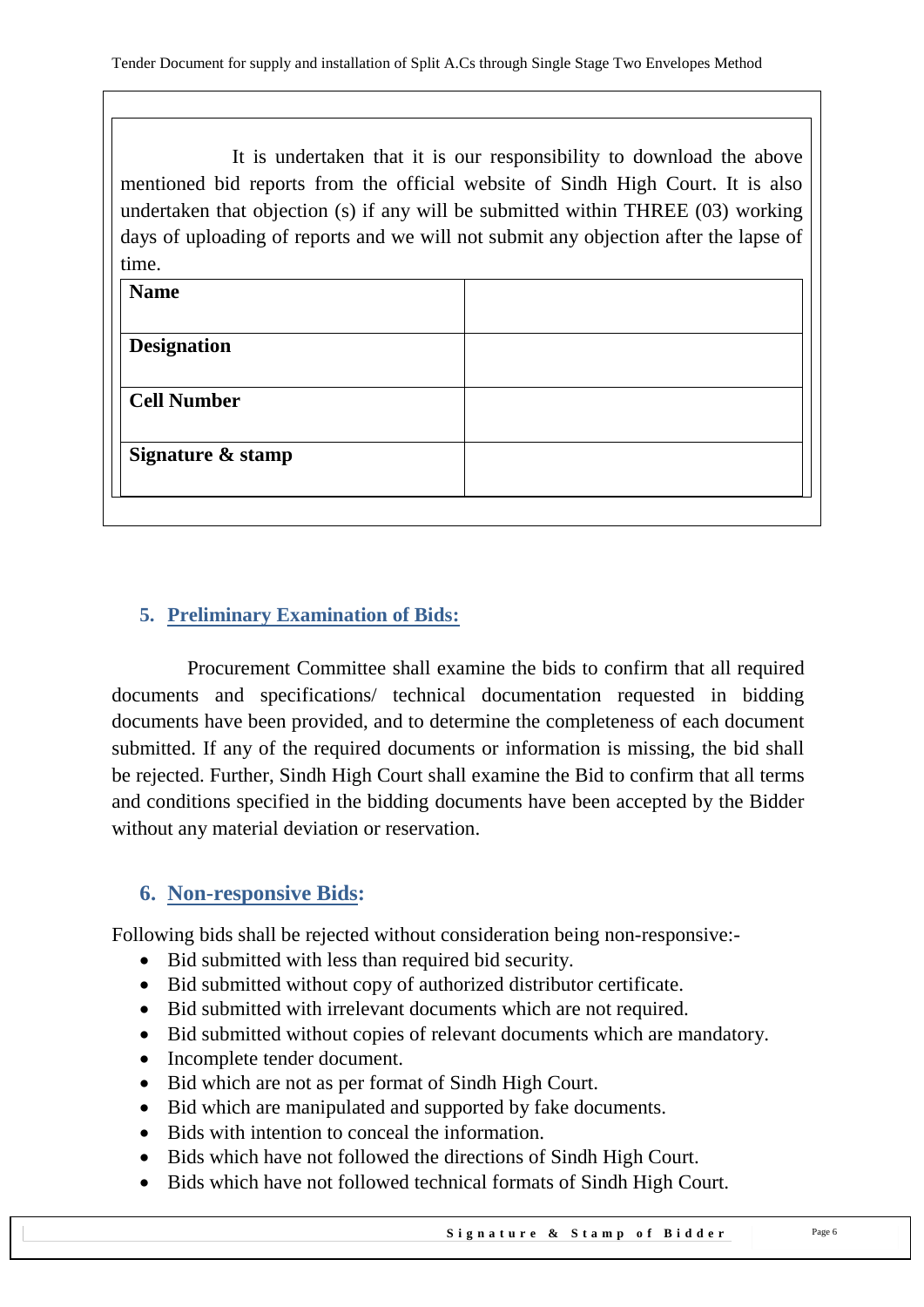- <span id="page-6-0"></span>**7. Financial Evaluation of Eligibility Qualified Bid(s):**
- 1. Financial Evaluation of eligibility/technically qualified Bid (s) shall be done on **LOT WISE BASIS i.e. unit price with GST.** Hence, bidders can apply for one or more than one lots as per their own convenience.
- 2. Tender may be awarded to the lowest bidder (s) on lot wise basis, subject to fulfillment of all the terms & conditions of bidding documents and specifications/ requirements of Sindh High Court as mentioned in bidding documents.

It is undertaken that we shall be bound to provide sample (s) of item (s) for which our rate (s) are lowest as per above mentioned terms & conditions.

| Name:               |  |
|---------------------|--|
|                     |  |
| <b>Designation:</b> |  |
| Signature & stamp   |  |
|                     |  |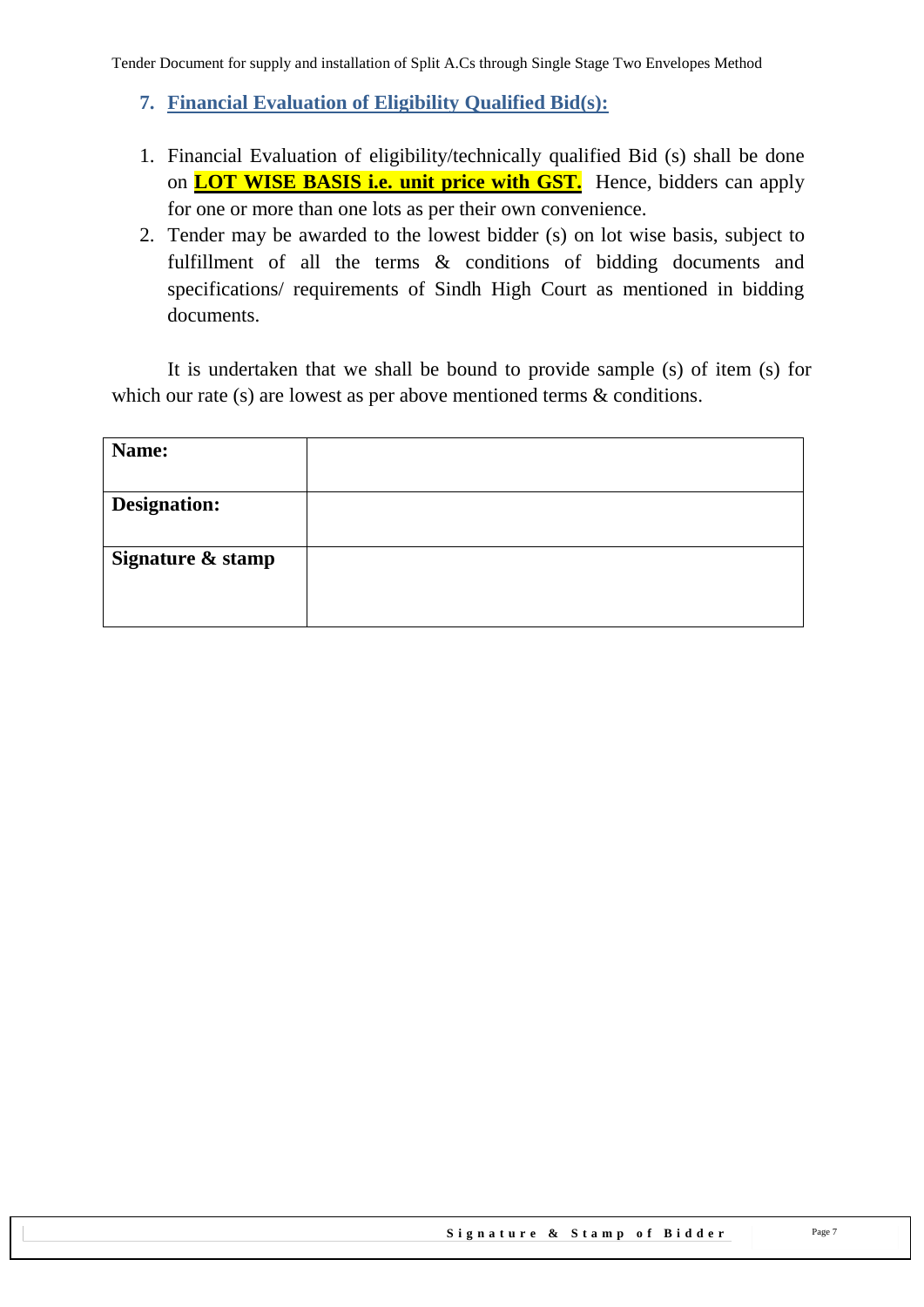# <span id="page-7-0"></span>**8. Mandatory Qualification/ Eligibility Criteria:**

|                | Hard Copies (print out) of following documents are mandatory.  |              |  |  |
|----------------|----------------------------------------------------------------|--------------|--|--|
| $S.$ #         | <b>Eligibility Criteria</b>                                    | <b>Flag</b>  |  |  |
| $\mathbf{1}$   | Complete filled, signed & stamped Tender Document.             | A            |  |  |
| $\overline{2}$ | Authorized Distributor/ Dealership Certificate of 1.5 ton      | B            |  |  |
|                | Split A.C which is being offered to Sindh High Court is        |              |  |  |
|                | mandatory.                                                     |              |  |  |
| 3              | <b>Relevant Tax Registration Certificates</b>                  | $\mathbf C$  |  |  |
|                | (GST & NTN)                                                    |              |  |  |
| $\overline{4}$ | Copies of at least five (05) Purchase Orders of similar        | D            |  |  |
|                | nature (split a.cs/ floor standing a.cs items) during the last |              |  |  |
|                | five years is mandatory. Purchase orders without proof of      |              |  |  |
|                | delivery challans of the relevant Purchase Orders shall not be |              |  |  |
|                | considered. Further, worth of Purchase Order should be         |              |  |  |
|                | at least Rs. $1,000,000/=$                                     |              |  |  |
| 5              | <b>Undertaking</b> on judicial stamp paper that firm has never | E            |  |  |
|                | been blacklisted by any government semi government,            |              |  |  |
|                | autonomous and stated owned organization.                      |              |  |  |
|                | (As per format given at the last page of tender document)      |              |  |  |
| 6              | Financial<br>(Sales Revenue)<br>turnover<br>of<br>at<br>least  | $\mathbf{F}$ |  |  |
|                | Rs. 5 million per year during the last three years or          |              |  |  |
|                | accumulated turnover of Rs. 20 million during the last         |              |  |  |
|                | three years.                                                   |              |  |  |
| $\overline{7}$ | <b>Active Tax Payer</b>                                        | G            |  |  |

#### **Hard Copies (print out) of following documents are mandatory.**

It is undertaken that I have provided copies of the above mentioned documents. It is understood that Sindh High Court reserves the right to reject our bid/ disqualify us in case of non-availability of the above mentioned documents and decision of Sindh High Court shall be final.

| Name:               |  |
|---------------------|--|
| <b>Designation:</b> |  |
| Signature & stamp   |  |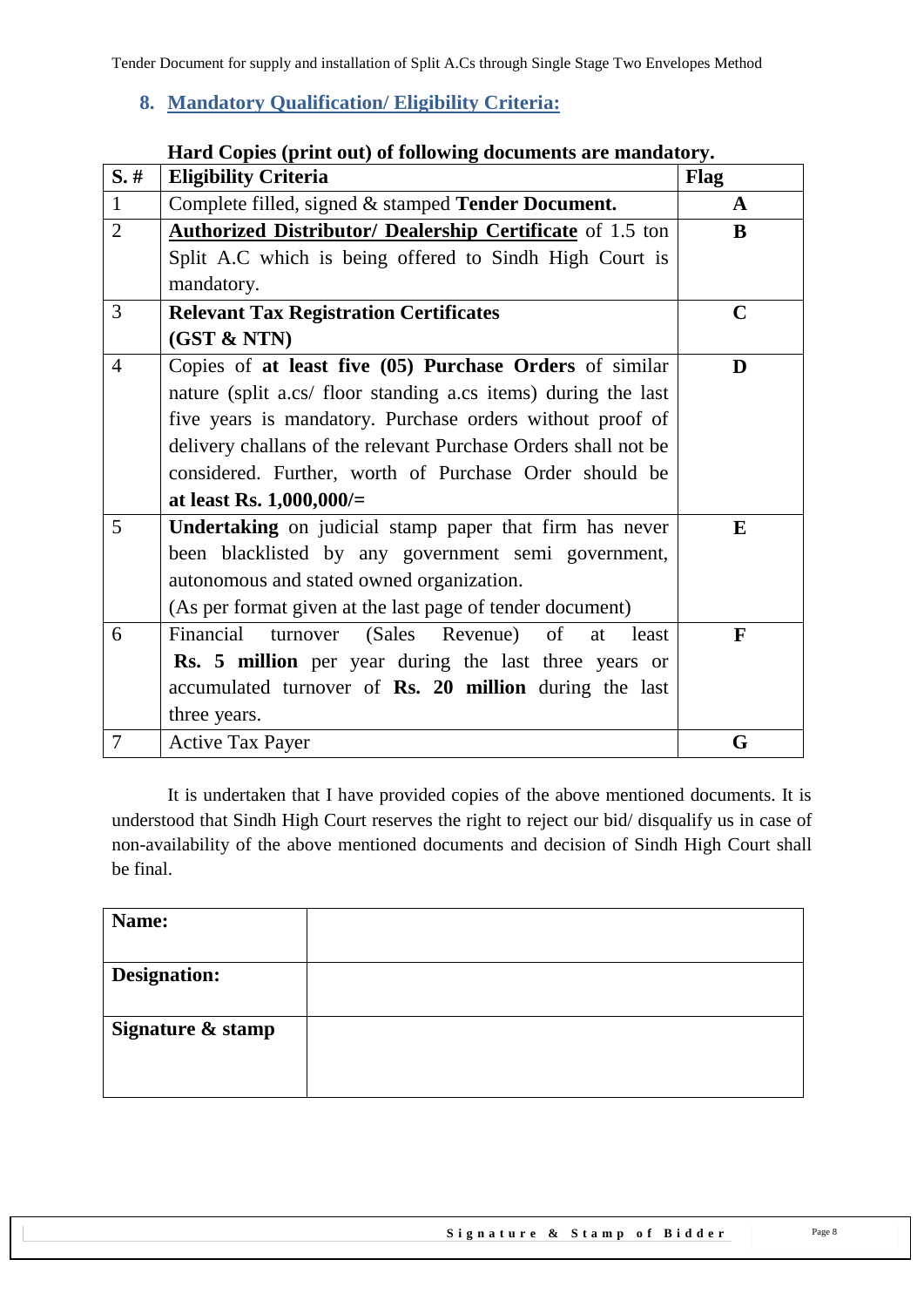#### <span id="page-8-0"></span>**9. Format of Technical Specifications and Required Quantity:-**

Technical Proposal is an important document in procurement through single stage two envelopes method. Technical Proposal is a platform to communicate your product and capabilities with the procuring agency. It is an opportunity to win over the evaluation panel. It is the main responsibility of the technical team of bidder to think carefully about the needs and requirements of procuring agency listed in tender document and speak to each of them in your technical proposal. Enough information as per requirement of procuring agency must be provided so that the same can be easily evaluated.

It is an understood fact that the procuring agency evaluates the technical proposal on the basis of requirements and specifications which are mentioned in tender document. Bid Evaluation Committee evaluate only the text in the technical proposal without making assumptions.

Technical Proposal must be as per following format on the letter head of bidder. Technical Proposal on any other format shall be rejected being non-responsive. Only writing "comply" in the required column will not be considered as Technical Proposal. Bidders are bound to provide the required information in detail manner. Technical Proposal must be supported by Brochure. Only attaching brochure without submitting the technical proposal on following format on company letter head will be considered as non-responsive bids and shall be rejected without any consideration.

| <b>LOT NO. 1 (1.5 Ton Mitsubishi Split A.C with Stabilizer)</b>                        |                                                                                                                                                                                                                                                                                                                                                                                                                                                                                                                                                                                                                                                           |                                                                |  |  |  |  |
|----------------------------------------------------------------------------------------|-----------------------------------------------------------------------------------------------------------------------------------------------------------------------------------------------------------------------------------------------------------------------------------------------------------------------------------------------------------------------------------------------------------------------------------------------------------------------------------------------------------------------------------------------------------------------------------------------------------------------------------------------------------|----------------------------------------------------------------|--|--|--|--|
|                                                                                        | Court No. 1 to 5                                                                                                                                                                                                                                                                                                                                                                                                                                                                                                                                                                                                                                          |                                                                |  |  |  |  |
| Number of Units required in one Court= 08<br><b>Number of Courts=5</b><br><b>Brand</b> | Total Number of Units required = $8 *5 = 40$ units<br><b>Preferred Specifications</b>                                                                                                                                                                                                                                                                                                                                                                                                                                                                                                                                                                     | <b>Offered Specifications</b>                                  |  |  |  |  |
|                                                                                        | Specifications preferred/ required by Sindh<br><b>High Court</b>                                                                                                                                                                                                                                                                                                                                                                                                                                                                                                                                                                                          | <b>Specifications</b><br><i>offered</i><br>by<br><b>Bidder</b> |  |  |  |  |
| Distributor/<br><b>Dealership</b><br><b>Certificate</b>                                | Distributor/ Dealership Certificate<br>of<br>Mitsubishi/ equivalent is mandatory to<br>participate in this lot.                                                                                                                                                                                                                                                                                                                                                                                                                                                                                                                                           | Please do not write anything<br>here                           |  |  |  |  |
| <b>Preferred Brand</b>                                                                 | Mistubishi or equivalent standard.<br>Our preferred brand is <b>Mitsubishi</b> . In case of<br>any other equivalent brand, bidder will have<br>to submit relevant documents & reports to<br>prove that that quoted brand is equivalent to<br><b>Mitsubishi</b> . In case of incomplete technical<br>proposal and required documents, the quoted<br>brand will not be considered as equivalent to<br><b>Mitsubishi.</b> Hence, your technical proposal<br>must be strong to support your product being<br>equivalent.<br>It is understood fact that all 1.5 ton split<br>A.Cs are not equivalent to each other only on<br>the fact that these are 1.5 ton. | Please do not write anything<br>here                           |  |  |  |  |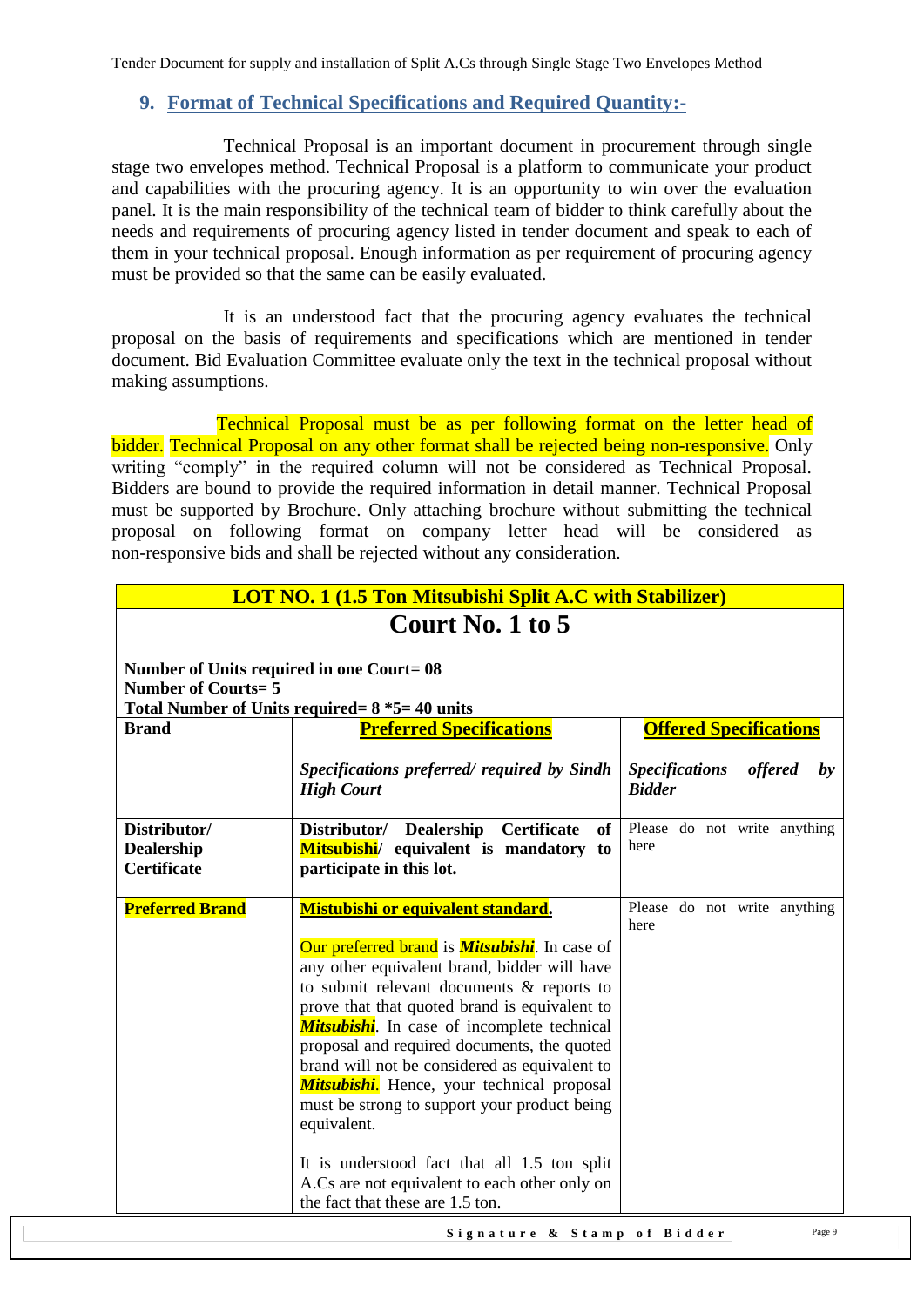| Cooling<br><b>Power</b><br>in<br>Ton<br><b>Technology</b> | In order to claim equivalent, product must be<br>equivalent in term of <i>quality</i> , <b>specifications</b> ,<br>cooling capacity, compact, air volume,<br>sound level, feature, market share, after<br>sales service etc. Hence, your technical<br>proposal must be strong to support your<br>claim of equivalent product.<br><b>1.5 Ton</b><br>Invertor/Conventional | here |  | Please do not write anything<br>Please do not write anything |
|-----------------------------------------------------------|--------------------------------------------------------------------------------------------------------------------------------------------------------------------------------------------------------------------------------------------------------------------------------------------------------------------------------------------------------------------------|------|--|--------------------------------------------------------------|
|                                                           |                                                                                                                                                                                                                                                                                                                                                                          | here |  |                                                              |
| <b>Compact Units</b>                                      | The widths of both indoor and outdoor<br><i>units must be compact</i> , making installation<br>in smaller, tighter space possible.<br>Please provide the details to support that unit<br>offered by the bidder are compact units.<br>Bidders are directed to provide dimension of<br>indoor and outdoor units to claim that their<br>offered product is compact unit.    | here |  | Please do not write anything                                 |
| <b>Silent Operation</b>                                   | Split A.C must be quiet silent while<br><b>operation.</b> Bidders are required to provide<br>data to prove the claim that offered units are<br>designed for silent operation.                                                                                                                                                                                            | here |  | Please do not write anything                                 |
| <b>Accessories</b>                                        | all<br>With<br>required<br>accessories/<br>wires/<br>installation etc.<br>Kindly provide details of accessories.                                                                                                                                                                                                                                                         | here |  | Please do not write anything                                 |
| Date/year of Launch                                       | <b>Discontinued products</b> or products whose<br>production has been announced<br>to<br>be<br>discontinued by manufacturer will not be<br>considered. Bidders are required to mention<br>the year of launch. In case of non-availability<br>of the required information, technical<br>proposal shall be rejected.                                                       | here |  | Please do not write anything                                 |
| <b>Installation</b>                                       | <b>Bidder will provide complete installation kit.</b><br>Cost of standard installation kit must be<br>included in price of split unit. No extra<br>charges shall be paid for installation kit and<br>installation.<br>Product will be installed by the bidder at<br>Judicial Complex Korangi, Karachi.                                                                   | here |  | Please do not write anything                                 |
| <b>Transportation</b>                                     | Bidder will transport the units to Judicial<br>Complex Korangi, Karachi. Transportation<br>charges must be included in price of split<br>unit.                                                                                                                                                                                                                           | here |  | Please do not write anything                                 |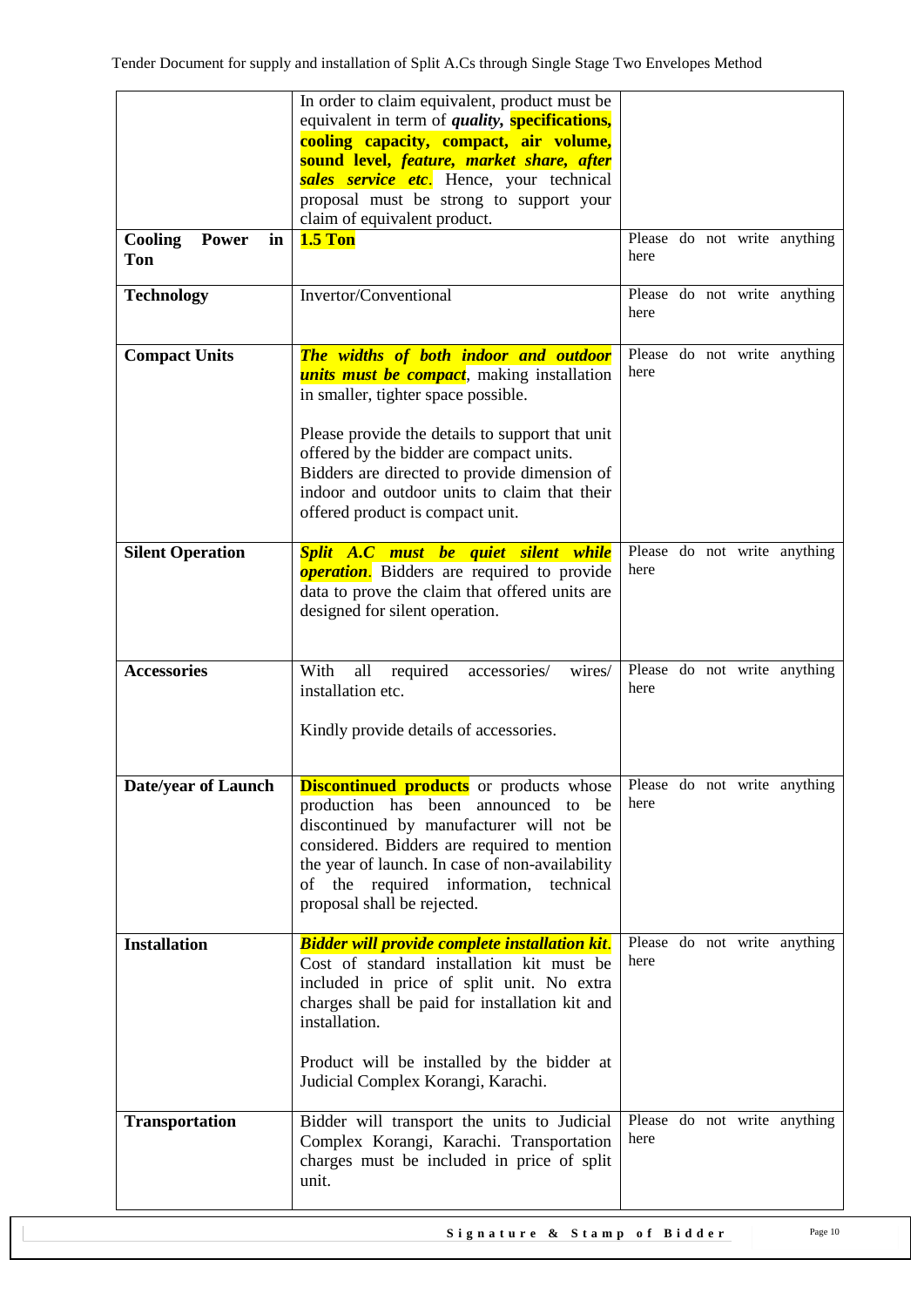|                   | No.<br>extra charges shall be paid<br>for<br>transportation, handling etc. |      |  |                              |
|-------------------|----------------------------------------------------------------------------|------|--|------------------------------|
| <b>Warranty</b>   | <b>Standard Warranty</b>                                                   |      |  | Please do not write anything |
|                   | 3 Years Compressor, 1 Year Parts & Service                                 | here |  |                              |
| <b>Stabilizer</b> | Minimum 7000 watts Universal/ Stac or                                      |      |  | Please do not write anything |
|                   | equivalent standard.                                                       | here |  |                              |
|                   | Brochure of stabilizer is mandatory.                                       |      |  |                              |
| <b>Brochure</b>   | Brochure of Split A.C is mandatory and must                                |      |  | Please do not write anything |
|                   | attached with technical<br>be<br>proposal.                                 | here |  |                              |
|                   | Technical Proposal without brochure shall                                  |      |  |                              |
|                   | not be considered.                                                         |      |  |                              |

| <b>LOT NO. 2 (1.5 Ton Mitsubishi Split A.C with Stabilizer)</b> |                                                                                                                                                                                                                                                                                                                                                                                                                                                                                                                                                                                                                                                                                                                                                                                                                                                                                                                                                                                            |                                                                   |  |  |  |  |  |
|-----------------------------------------------------------------|--------------------------------------------------------------------------------------------------------------------------------------------------------------------------------------------------------------------------------------------------------------------------------------------------------------------------------------------------------------------------------------------------------------------------------------------------------------------------------------------------------------------------------------------------------------------------------------------------------------------------------------------------------------------------------------------------------------------------------------------------------------------------------------------------------------------------------------------------------------------------------------------------------------------------------------------------------------------------------------------|-------------------------------------------------------------------|--|--|--|--|--|
|                                                                 | Court No. 6 to 10                                                                                                                                                                                                                                                                                                                                                                                                                                                                                                                                                                                                                                                                                                                                                                                                                                                                                                                                                                          |                                                                   |  |  |  |  |  |
| <b>Number of Courts=5</b>                                       | Number of Units required in one Court=08<br>Total Number of Units required = $8 *5 = 40$ units                                                                                                                                                                                                                                                                                                                                                                                                                                                                                                                                                                                                                                                                                                                                                                                                                                                                                             |                                                                   |  |  |  |  |  |
| <b>Brand</b>                                                    | <b>Preferred Specifications</b>                                                                                                                                                                                                                                                                                                                                                                                                                                                                                                                                                                                                                                                                                                                                                                                                                                                                                                                                                            | <b>Offered Specifications</b>                                     |  |  |  |  |  |
|                                                                 | Specifications preferred/ required by Sindh<br><b>High Court</b>                                                                                                                                                                                                                                                                                                                                                                                                                                                                                                                                                                                                                                                                                                                                                                                                                                                                                                                           | offered<br><b>Specifications</b><br>$\mathbf{b}$<br><b>Bidder</b> |  |  |  |  |  |
| Distributor/<br>Dealership<br><b>Certificate</b>                | Distributor/ Dealership<br><b>Certificate</b><br><b>of</b><br>Mitsubishi/ equivalent is mandatory to<br>participate in this lot.                                                                                                                                                                                                                                                                                                                                                                                                                                                                                                                                                                                                                                                                                                                                                                                                                                                           | Please do not write anything<br>here                              |  |  |  |  |  |
| <b>Preferred Brand</b>                                          | Mistubishi or equivalent standard.<br>Our preferred brand is <i>Mitsubishi</i> . In case of<br>any other equivalent brand, bidder will have<br>to submit relevant documents & reports to<br>prove that that quoted brand is equivalent to<br><b>Mitsubishi</b> . In case of incomplete technical<br>proposal and required documents, the quoted<br>brand will not be considered as equivalent to<br><b>Mitsubishi.</b> Hence, your technical proposal<br>must be strong to support your product being<br>equivalent.<br>It is understood fact that all 1.5 ton split<br>A.Cs are not equivalent to each other only on<br>the fact that these are 1.5 ton.<br>In order to claim equivalent, product must be<br>equivalent in term of <i>quality</i> , <b>specifications</b> ,<br>cooling capacity, compact, air volume,<br>sound level, feature, market share, after<br>sales service etc. Hence, your technical<br>proposal must be strong to support your<br>claim of equivalent product. | Please do not write anything<br>here                              |  |  |  |  |  |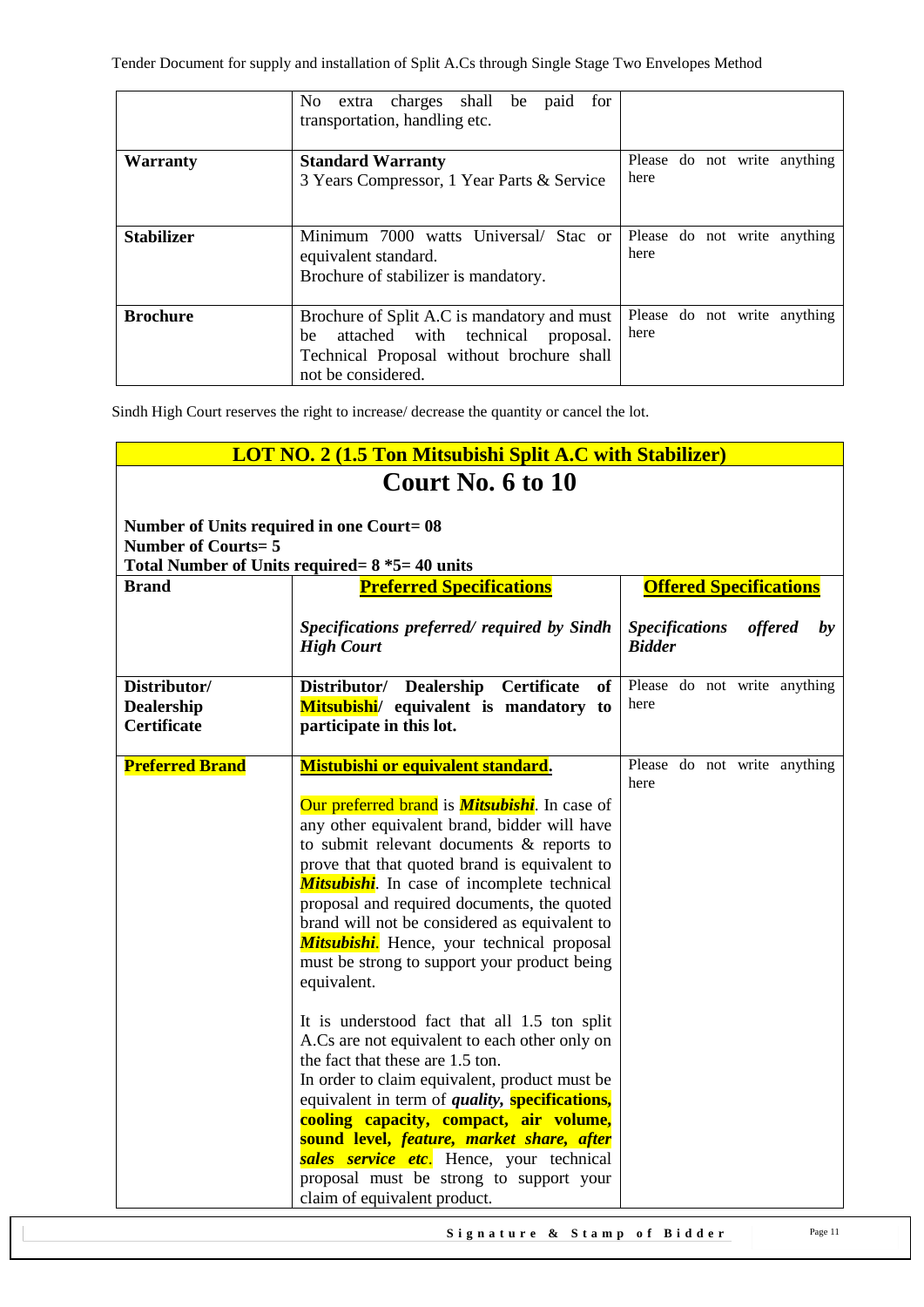| Cooling<br><b>Power</b><br>in<br>Ton | <b>1.5 Ton</b>                                                                                                                                                                                                                                                                                                                                                        | here |  | Please do not write anything |
|--------------------------------------|-----------------------------------------------------------------------------------------------------------------------------------------------------------------------------------------------------------------------------------------------------------------------------------------------------------------------------------------------------------------------|------|--|------------------------------|
| <b>Technology</b>                    | Invertor/Conventional                                                                                                                                                                                                                                                                                                                                                 | here |  | Please do not write anything |
| <b>Compact Units</b>                 | The widths of both indoor and outdoor<br><i>units must be compact</i> , making installation<br>in smaller, tighter space possible.<br>Please provide the details to support that unit<br>offered by the bidder are compact units.<br>Bidders are directed to provide dimension of<br>indoor and outdoor units to claim that their<br>offered product is compact unit. | here |  | Please do not write anything |
| <b>Silent Operation</b>              | Split A.C must be quiet silent while<br><b>operation</b> . Bidders are required to provide<br>data to prove the claim that offered units are<br>designed for silent operation.                                                                                                                                                                                        | here |  | Please do not write anything |
| <b>Accessories</b>                   | all<br>required<br>accessories/<br>With<br>wires/<br>installation etc.<br>Kindly provide details of accessories.                                                                                                                                                                                                                                                      | here |  | Please do not write anything |
| <b>Date/year of Launch</b>           | <b>Discontinued products</b> or products whose<br>production has been announced<br>to<br>be<br>discontinued by manufacturer will not be<br>considered. Bidders are required to mention<br>the year of launch. In case of non-availability<br>of the required information,<br>technical<br>proposal shall be rejected.                                                 | here |  | Please do not write anything |
| <b>Installation</b>                  | <b>Bidder</b> will provide complete installation kit.<br>Cost of standard installation kit must be<br>included in price of split unit. No extra<br>charges shall be paid for installation kit and<br>installation.<br>Product will be installed by the bidder at<br>Judicial Complex Korangi, Karachi.                                                                | here |  | Please do not write anything |
| <b>Transportation</b>                | Bidder will transport the units to Judicial<br>Complex Korangi, Karachi. Transportation<br>charges must be included in price of split<br>unit.<br>extra charges shall be paid for<br>No<br>transportation, handling etc.                                                                                                                                              | here |  | Please do not write anything |
| <b>Warranty</b>                      | <b>Standard Warranty</b><br>3 Years Compressor, 1 Year Parts & Service                                                                                                                                                                                                                                                                                                | here |  | Please do not write anything |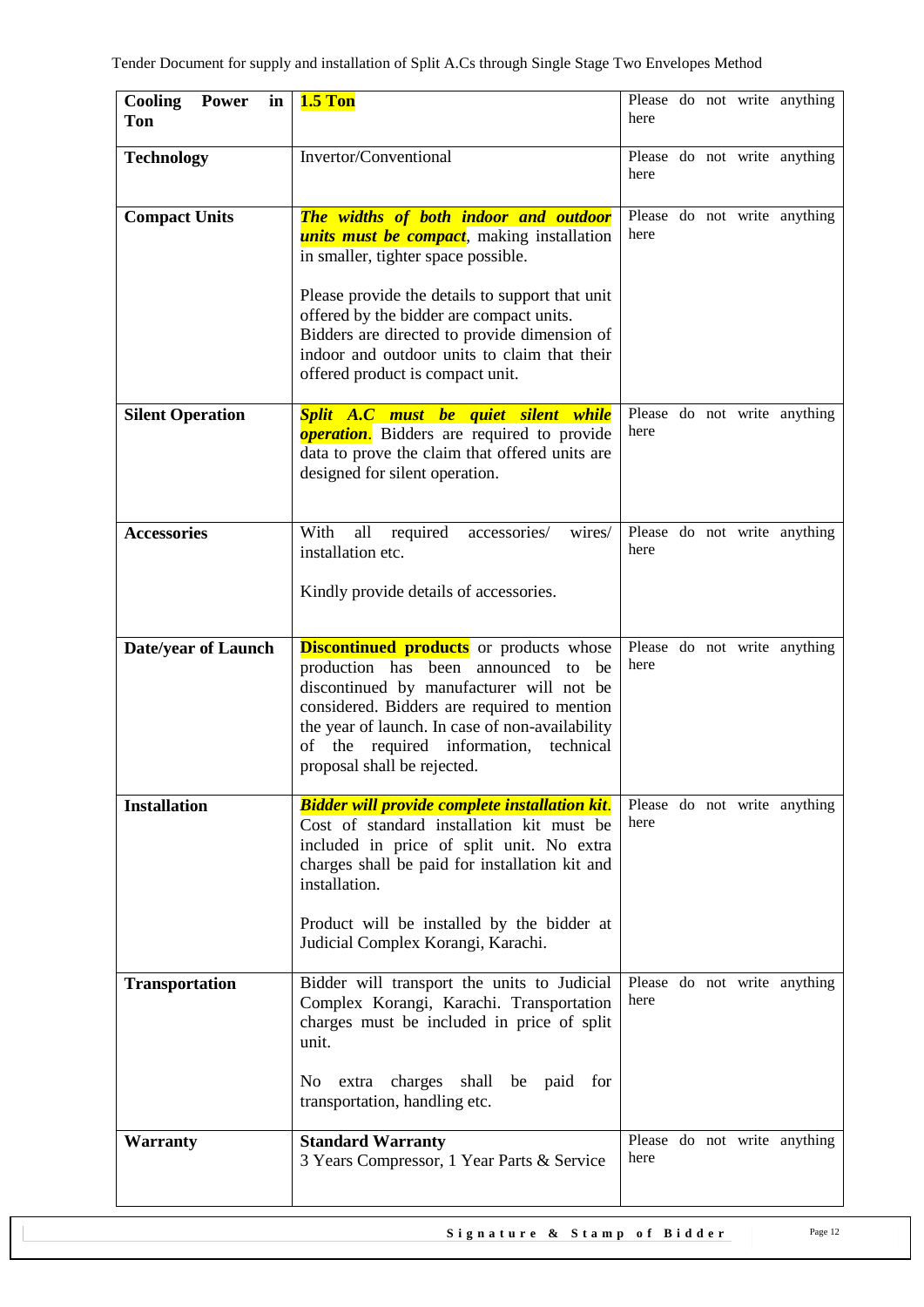| <b>Stabilizer</b> | Minimum 7000 watts Universal/ Stac or Please do not write anything<br>equivalent standard.<br>Brochure of stabilizer is mandatory.                     | here |  |                              |
|-------------------|--------------------------------------------------------------------------------------------------------------------------------------------------------|------|--|------------------------------|
| <b>Brochure</b>   | Brochure of Split A.C is mandatory and must<br>be attached with technical proposal.<br>Technical Proposal without brochure shall<br>not be considered. | here |  | Please do not write anything |

|                                                                        | <b>LOT NO. 3 (1.5 Ton Mitsubishi Split A.C with Stabilizer)</b>                                                                                                                                                                                                                                                                                                                                                                                                                                                                                                                                                                                                                                                                                                                                                                                                                                                                                            |                                                                |  |  |  |  |  |
|------------------------------------------------------------------------|------------------------------------------------------------------------------------------------------------------------------------------------------------------------------------------------------------------------------------------------------------------------------------------------------------------------------------------------------------------------------------------------------------------------------------------------------------------------------------------------------------------------------------------------------------------------------------------------------------------------------------------------------------------------------------------------------------------------------------------------------------------------------------------------------------------------------------------------------------------------------------------------------------------------------------------------------------|----------------------------------------------------------------|--|--|--|--|--|
|                                                                        | Court No. $11$ to $15$                                                                                                                                                                                                                                                                                                                                                                                                                                                                                                                                                                                                                                                                                                                                                                                                                                                                                                                                     |                                                                |  |  |  |  |  |
| Number of Units required in one Court= 08<br><b>Number of Courts=5</b> |                                                                                                                                                                                                                                                                                                                                                                                                                                                                                                                                                                                                                                                                                                                                                                                                                                                                                                                                                            |                                                                |  |  |  |  |  |
|                                                                        | Total Number of Units required = $8 *5 = 40$ units                                                                                                                                                                                                                                                                                                                                                                                                                                                                                                                                                                                                                                                                                                                                                                                                                                                                                                         |                                                                |  |  |  |  |  |
| <b>Brand</b>                                                           | <b>Preferred Specifications</b>                                                                                                                                                                                                                                                                                                                                                                                                                                                                                                                                                                                                                                                                                                                                                                                                                                                                                                                            | <b>Offered Specifications</b>                                  |  |  |  |  |  |
|                                                                        | Specifications preferred/ required by Sindh<br><b>High Court</b>                                                                                                                                                                                                                                                                                                                                                                                                                                                                                                                                                                                                                                                                                                                                                                                                                                                                                           | <b>Specifications</b><br><i>offered</i><br>by<br><b>Bidder</b> |  |  |  |  |  |
| Distributor/<br><b>Dealership</b><br><b>Certificate</b>                | Distributor/ Dealership<br><b>Certificate</b><br>of<br>Mitsubishi/ equivalent is mandatory to<br>participate in this lot.                                                                                                                                                                                                                                                                                                                                                                                                                                                                                                                                                                                                                                                                                                                                                                                                                                  | Please do not write anything<br>here                           |  |  |  |  |  |
| <b>Preferred Brand</b>                                                 | <b>Mistubishi or equivalent standard.</b><br>Our preferred brand is <b>Mitsubishi</b> . In case of<br>any other equivalent brand, bidder will have<br>to submit relevant documents & reports to<br>prove that that quoted brand is equivalent to<br><b>Mitsubishi</b> . In case of incomplete technical<br>proposal and required documents, the quoted<br>brand will not be considered as equivalent to<br>Mitsubishi. Hence, your technical proposal<br>must be strong to support your product being<br>equivalent.<br>It is understood fact that all 1.5 ton split<br>A.Cs are not equivalent to each other only on<br>the fact that these are 1.5 ton.<br>In order to claim equivalent, product must be<br>equivalent in term of <i>quality</i> , <b>specifications</b> ,<br>cooling capacity, compact, air volume,<br>sound level, feature, market share, after<br>sales service etc. Hence, your technical<br>proposal must be strong to support your | Please do not write anything<br>here                           |  |  |  |  |  |
| Cooling<br>Power<br>in<br>Ton                                          | claim of equivalent product.<br><b>1.5 Ton</b>                                                                                                                                                                                                                                                                                                                                                                                                                                                                                                                                                                                                                                                                                                                                                                                                                                                                                                             | Please do not write anything<br>here                           |  |  |  |  |  |
| <b>Technology</b>                                                      | Invertor/Conventional                                                                                                                                                                                                                                                                                                                                                                                                                                                                                                                                                                                                                                                                                                                                                                                                                                                                                                                                      | Please do not write anything<br>here                           |  |  |  |  |  |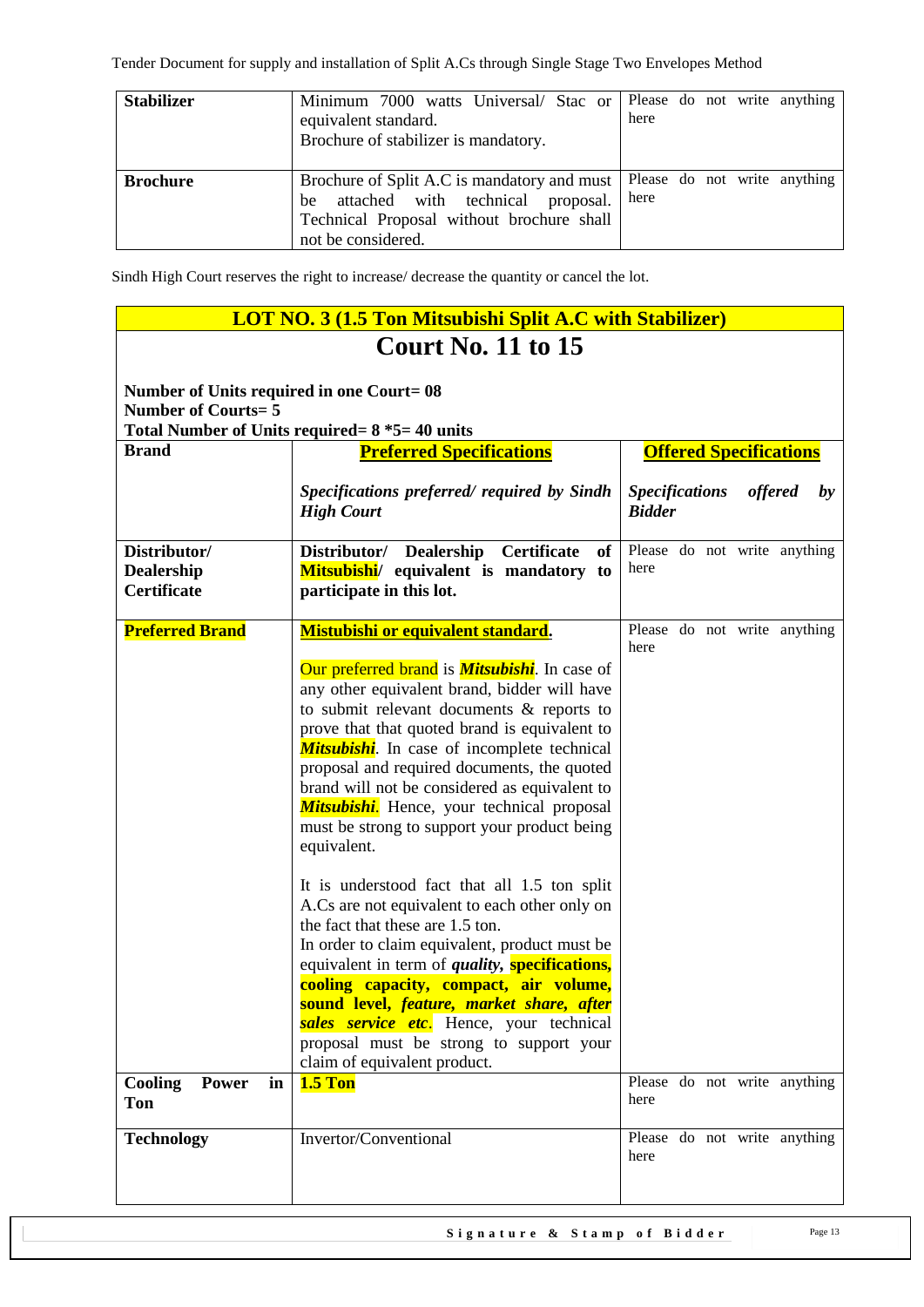| <b>Compact Units</b>       | The widths of both indoor and outdoor<br><i>units must be compact</i> , making installation<br>in smaller, tighter space possible.<br>Please provide the details to support that unit                                                                                                                              | here |  | Please do not write anything |
|----------------------------|--------------------------------------------------------------------------------------------------------------------------------------------------------------------------------------------------------------------------------------------------------------------------------------------------------------------|------|--|------------------------------|
|                            | offered by the bidder are compact units.<br>Bidders are directed to provide dimension of<br>indoor and outdoor units to claim that their<br>offered product is compact unit.                                                                                                                                       |      |  |                              |
| <b>Silent Operation</b>    | Split A.C must be quiet silent while<br><b>operation.</b> Bidders are required to provide<br>data to prove the claim that offered units are<br>designed for silent operation.                                                                                                                                      | here |  | Please do not write anything |
| <b>Accessories</b>         | With<br>all<br>required<br>accessories/<br>wires/<br>installation etc.<br>Kindly provide details of accessories.                                                                                                                                                                                                   | here |  | Please do not write anything |
| <b>Date/year of Launch</b> | <b>Discontinued products</b> or products whose<br>production has been announced<br>be<br>to<br>discontinued by manufacturer will not be<br>considered. Bidders are required to mention<br>the year of launch. In case of non-availability<br>of the required information, technical<br>proposal shall be rejected. | here |  | Please do not write anything |
| <b>Installation</b>        | <b>Bidder will provide complete installation kit.</b><br>Cost of standard installation kit must be<br>included in price of split unit. No extra<br>charges shall be paid for installation kit and<br>installation.<br>Product will be installed by the bidder at<br>Judicial Complex Korangi, Karachi.             | here |  | Please do not write anything |
| <b>Transportation</b>      | Bidder will transport the units to Judicial<br>Complex Korangi, Karachi. Transportation<br>charges must be included in price of split<br>unit.<br>No extra charges shall<br>be paid for<br>transportation, handling etc.                                                                                           | here |  | Please do not write anything |
| <b>Warranty</b>            | <b>Standard Warranty</b><br>3 Years Compressor, 1 Year Parts & Service                                                                                                                                                                                                                                             | here |  | Please do not write anything |
| <b>Stabilizer</b>          | Minimum 7000 watts Universal/ Stac or<br>equivalent standard.<br>Brochure of stabilizer is mandatory.                                                                                                                                                                                                              | here |  | Please do not write anything |
| <b>Brochure</b>            | Brochure of Split A.C is mandatory and must<br>technical<br>attached<br>with<br>be<br>proposal.<br>Technical Proposal without brochure shall<br>not be considered.                                                                                                                                                 | here |  | Please do not write anything |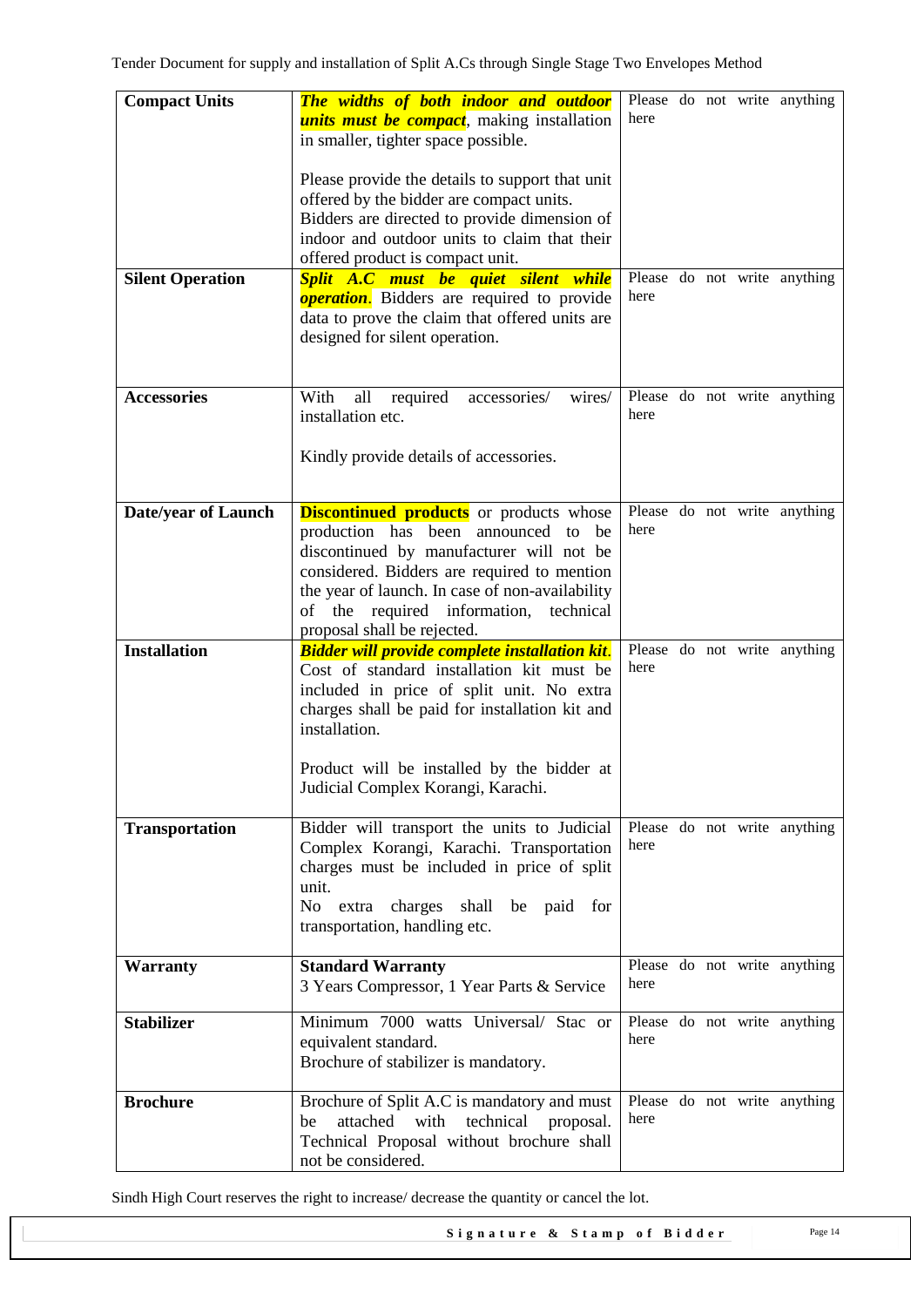|                                                  | <b>LOT NO. 4 (1.5 Ton Mitsubishi Split A.C with Stabilizer)</b>                                                                                                                                                                                                                                                                                                                                                                                                         |                                                                          |  |  |  |  |  |
|--------------------------------------------------|-------------------------------------------------------------------------------------------------------------------------------------------------------------------------------------------------------------------------------------------------------------------------------------------------------------------------------------------------------------------------------------------------------------------------------------------------------------------------|--------------------------------------------------------------------------|--|--|--|--|--|
|                                                  | <b>Court No. 16 to 20</b>                                                                                                                                                                                                                                                                                                                                                                                                                                               |                                                                          |  |  |  |  |  |
|                                                  | Number of Units required in one Court= 08                                                                                                                                                                                                                                                                                                                                                                                                                               |                                                                          |  |  |  |  |  |
| <b>Number of Courts=5</b>                        | Total Number of Units required= 8 *5= 40 units                                                                                                                                                                                                                                                                                                                                                                                                                          |                                                                          |  |  |  |  |  |
| <b>Brand</b>                                     | <b>Preferred Specifications</b>                                                                                                                                                                                                                                                                                                                                                                                                                                         | <b>Offered Specifications</b>                                            |  |  |  |  |  |
|                                                  | Specifications preferred/ required by Sindh<br><b>High Court</b>                                                                                                                                                                                                                                                                                                                                                                                                        | <b>Specifications</b><br><i>offered</i><br>$\mathbf{b}$<br><b>Bidder</b> |  |  |  |  |  |
| Distributor/<br><b>Dealership</b><br>Certificate | Distributor/ Dealership<br>Certificate<br>of<br>Mitsubishi/ equivalent is mandatory to<br>participate in this lot.                                                                                                                                                                                                                                                                                                                                                      | Please do not write anything<br>here                                     |  |  |  |  |  |
| <b>Preferred Brand</b>                           | Mistubishi or equivalent standard.                                                                                                                                                                                                                                                                                                                                                                                                                                      | Please do not write anything<br>here                                     |  |  |  |  |  |
|                                                  | Our preferred brand is <b>Mitsubishi</b> . In case of<br>any other equivalent brand, bidder will have<br>to submit relevant documents & reports to<br>prove that that quoted brand is equivalent to<br><b>Mitsubishi</b> . In case of incomplete technical<br>proposal and required documents, the quoted<br>brand will not be considered as equivalent to<br>Mitsubishi. Hence, your technical proposal<br>must be strong to support your product being<br>equivalent. |                                                                          |  |  |  |  |  |
|                                                  | It is understood fact that all 1.5 ton split<br>A.Cs are not equivalent to each other only on<br>the fact that these are 1.5 ton.<br>In order to claim equivalent, product must be<br>equivalent in term of <i>quality</i> , <b>specifications</b> ,<br>cooling capacity, compact, air volume,<br>sound level, feature, market share, after<br>sales service etc. Hence, your technical<br>proposal must be strong to support your<br>claim of equivalent product.      |                                                                          |  |  |  |  |  |
| Cooling<br><b>Power</b><br>in<br>Ton             | <b>1.5 Ton</b>                                                                                                                                                                                                                                                                                                                                                                                                                                                          | Please do not write anything<br>here                                     |  |  |  |  |  |
| <b>Technology</b>                                | Invertor/Conventional                                                                                                                                                                                                                                                                                                                                                                                                                                                   | Please do not write anything<br>here                                     |  |  |  |  |  |
| <b>Compact Units</b>                             | The widths of both indoor and outdoor<br><i>units must be compact</i> , making installation<br>in smaller, tighter space possible.<br>Please provide the details to support that unit<br>offered by the bidder are compact units.<br>Bidders are directed to provide dimension of<br>indoor and outdoor units to claim that their<br>offered product is compact unit.                                                                                                   | Please do not write anything<br>here                                     |  |  |  |  |  |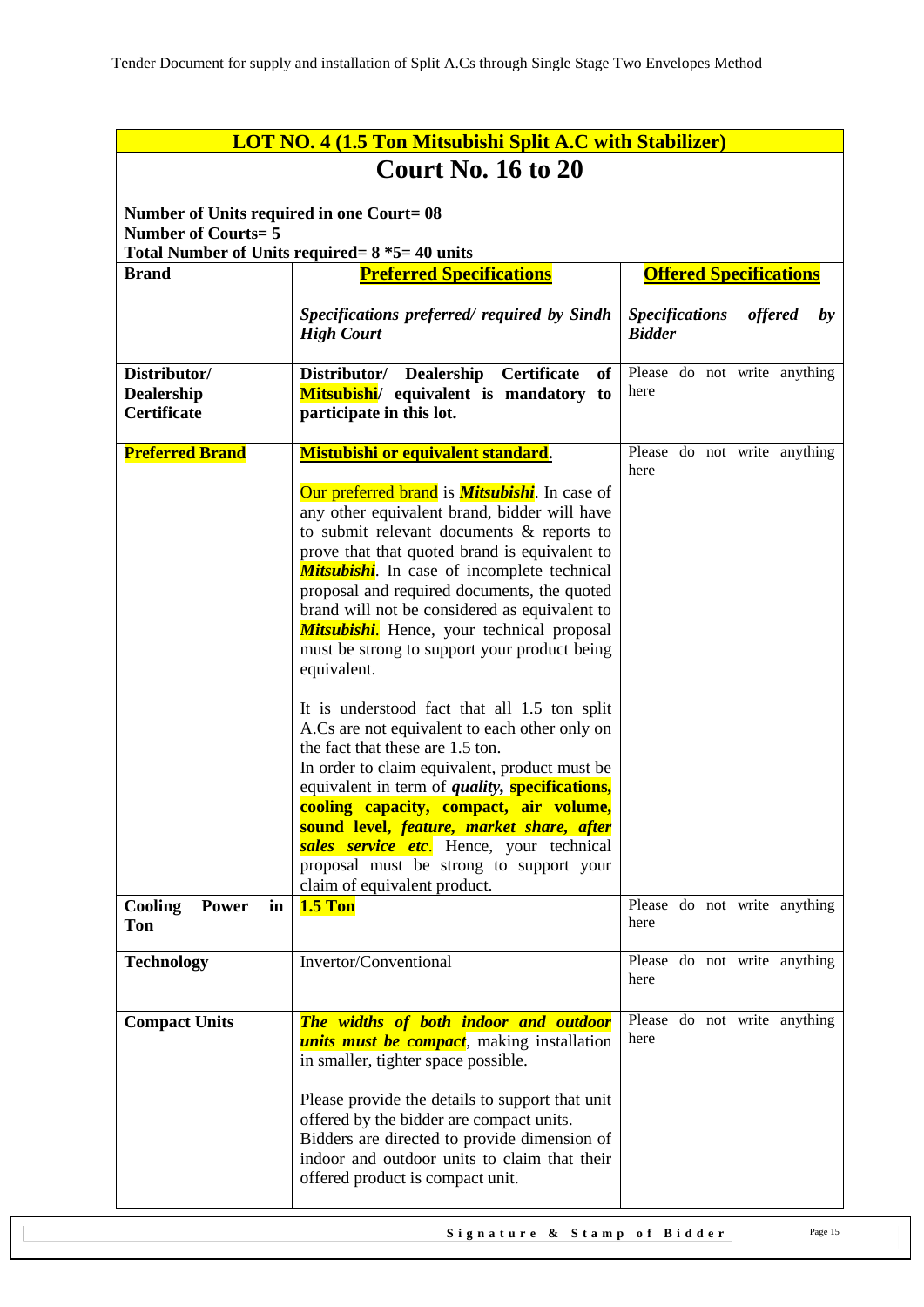| <b>Silent Operation</b> | Split A.C must be quiet silent while<br><b>operation</b> . Bidders are required to provide<br>data to prove the claim that offered units are<br>designed for silent operation.                                                                                                                               | here |  | Please do not write anything |
|-------------------------|--------------------------------------------------------------------------------------------------------------------------------------------------------------------------------------------------------------------------------------------------------------------------------------------------------------|------|--|------------------------------|
| <b>Accessories</b>      | With<br>all<br>required<br>accessories/<br>wires/<br>installation etc.<br>Kindly provide details of accessories.                                                                                                                                                                                             | here |  | Please do not write anything |
| Date/year of Launch     | <b>Discontinued products</b> or products whose<br>production has been announced to be<br>discontinued by manufacturer will not be<br>considered. Bidders are required to mention<br>the year of launch. In case of non-availability<br>of the required information, technical<br>proposal shall be rejected. | here |  | Please do not write anything |
| <b>Installation</b>     | <b>Bidder will provide complete installation kit.</b><br>Cost of standard installation kit must be<br>included in price of split unit. No extra<br>charges shall be paid for installation kit and<br>installation.<br>Product will be installed by the bidder at<br>Judicial Complex Korangi, Karachi.       | here |  | Please do not write anything |
| <b>Transportation</b>   | Bidder will transport the units to Judicial<br>Complex Korangi, Karachi. Transportation<br>charges must be included in price of split<br>unit.<br>shall be paid for<br>N <sub>0</sub><br>extra charges<br>transportation, handling etc.                                                                      | here |  | Please do not write anything |
| <b>Warranty</b>         | <b>Standard Warranty</b><br>3 Years Compressor, 1 Year Parts & Service                                                                                                                                                                                                                                       | here |  | Please do not write anything |
| <b>Stabilizer</b>       | Minimum 7000 watts Universal/ Stac or<br>equivalent standard.<br>Brochure of stabilizer is mandatory.                                                                                                                                                                                                        | here |  | Please do not write anything |
| <b>Brochure</b>         | Brochure of Split A.C is mandatory and must<br>attached<br>with<br>technical<br>proposal.<br>be<br>Technical Proposal without brochure shall<br>not be considered.                                                                                                                                           | here |  | Please do not write anything |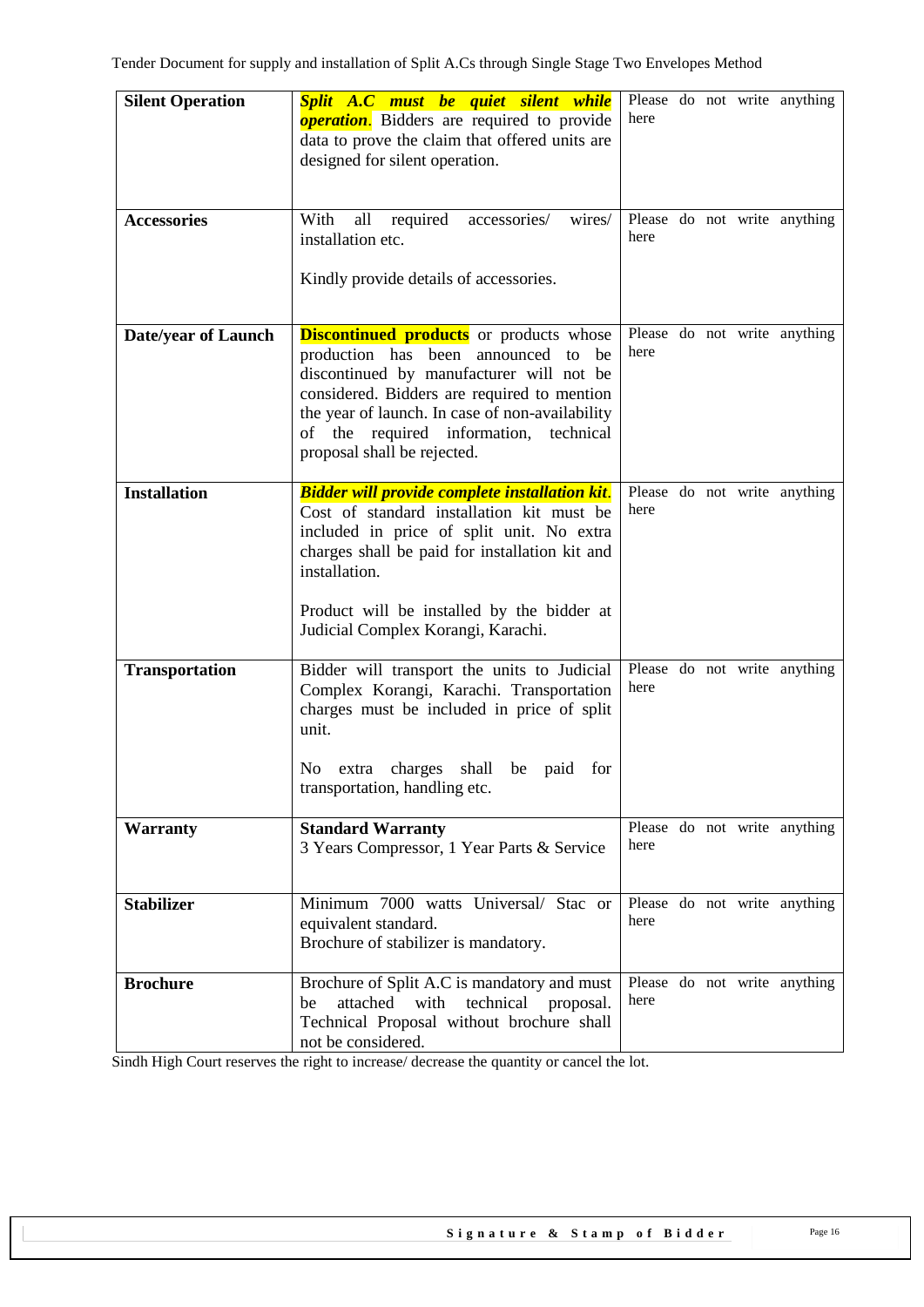| <b>LOT NO. 5 (1.5 Ton Mitsubishi Split A.C with Stabilizer)</b>       |                                                                                                                                                                                                                                                                                                                                                                                                                                                                                                                                                                                                                                                                                                                                                                                                                                                                                                                      |                                                                          |  |  |  |
|-----------------------------------------------------------------------|----------------------------------------------------------------------------------------------------------------------------------------------------------------------------------------------------------------------------------------------------------------------------------------------------------------------------------------------------------------------------------------------------------------------------------------------------------------------------------------------------------------------------------------------------------------------------------------------------------------------------------------------------------------------------------------------------------------------------------------------------------------------------------------------------------------------------------------------------------------------------------------------------------------------|--------------------------------------------------------------------------|--|--|--|
|                                                                       | <b>Court No. 21 to 25</b>                                                                                                                                                                                                                                                                                                                                                                                                                                                                                                                                                                                                                                                                                                                                                                                                                                                                                            |                                                                          |  |  |  |
| Number of Units required in one Court=08<br><b>Number of Courts=5</b> |                                                                                                                                                                                                                                                                                                                                                                                                                                                                                                                                                                                                                                                                                                                                                                                                                                                                                                                      |                                                                          |  |  |  |
| <b>Brand</b>                                                          | Total Number of Units required = $8 *5 = 40$ units<br><b>Preferred Specifications</b>                                                                                                                                                                                                                                                                                                                                                                                                                                                                                                                                                                                                                                                                                                                                                                                                                                | <b>Offered Specifications</b>                                            |  |  |  |
|                                                                       | Specifications preferred/ required by Sindh<br><b>High Court</b>                                                                                                                                                                                                                                                                                                                                                                                                                                                                                                                                                                                                                                                                                                                                                                                                                                                     | <b>Specifications</b><br><i>offered</i><br>$\mathbf{b}$<br><b>Bidder</b> |  |  |  |
| Distributor/<br><b>Dealership</b><br>Certificate                      | <b>Certificate</b><br>Distributor/ Dealership<br>of<br>Mitsubishi/ equivalent is mandatory to<br>participate in this lot.                                                                                                                                                                                                                                                                                                                                                                                                                                                                                                                                                                                                                                                                                                                                                                                            | Please do not write anything<br>here                                     |  |  |  |
| <b>Preferred Brand</b>                                                | Mistubishi or equivalent standard.                                                                                                                                                                                                                                                                                                                                                                                                                                                                                                                                                                                                                                                                                                                                                                                                                                                                                   | Please do not write anything                                             |  |  |  |
|                                                                       | Our preferred brand is <i>Mitsubishi</i> . In case of<br>any other equivalent brand, bidder will have<br>to submit relevant documents & reports to<br>prove that that quoted brand is equivalent to<br><b>Mitsubishi</b> . In case of incomplete technical<br>proposal and required documents, the quoted<br>brand will not be considered as equivalent to<br><b>Mitsubishi.</b> Hence, your technical proposal<br>must be strong to support your product being<br>equivalent.<br>It is understood fact that all 1.5 ton split<br>A.Cs are not equivalent to each other only on<br>the fact that these are 1.5 ton.<br>In order to claim equivalent, product must be<br>equivalent in term of <i>quality</i> , <b>specifications</b> ,<br>cooling capacity, compact, air volume,<br>sound level, feature, market share, after<br>sales service etc. Hence, your technical<br>proposal must be strong to support your | here                                                                     |  |  |  |
| Cooling<br><b>Power</b><br>in                                         | claim of equivalent product.<br><b>1.5 Ton</b>                                                                                                                                                                                                                                                                                                                                                                                                                                                                                                                                                                                                                                                                                                                                                                                                                                                                       | Please do not write anything                                             |  |  |  |
| Ton                                                                   |                                                                                                                                                                                                                                                                                                                                                                                                                                                                                                                                                                                                                                                                                                                                                                                                                                                                                                                      | here                                                                     |  |  |  |
| <b>Technology</b>                                                     | Invertor/Conventional                                                                                                                                                                                                                                                                                                                                                                                                                                                                                                                                                                                                                                                                                                                                                                                                                                                                                                | Please do not write anything<br>here                                     |  |  |  |
| <b>Compact Units</b>                                                  | The widths of both indoor and outdoor<br><i>units must be compact</i> , making installation<br>in smaller, tighter space possible.<br>Please provide the details to support that unit<br>offered by the bidder are compact units.<br>Bidders are directed to provide dimension of<br>indoor and outdoor units to claim that their<br>offered product is compact unit.                                                                                                                                                                                                                                                                                                                                                                                                                                                                                                                                                | Please do not write anything<br>here                                     |  |  |  |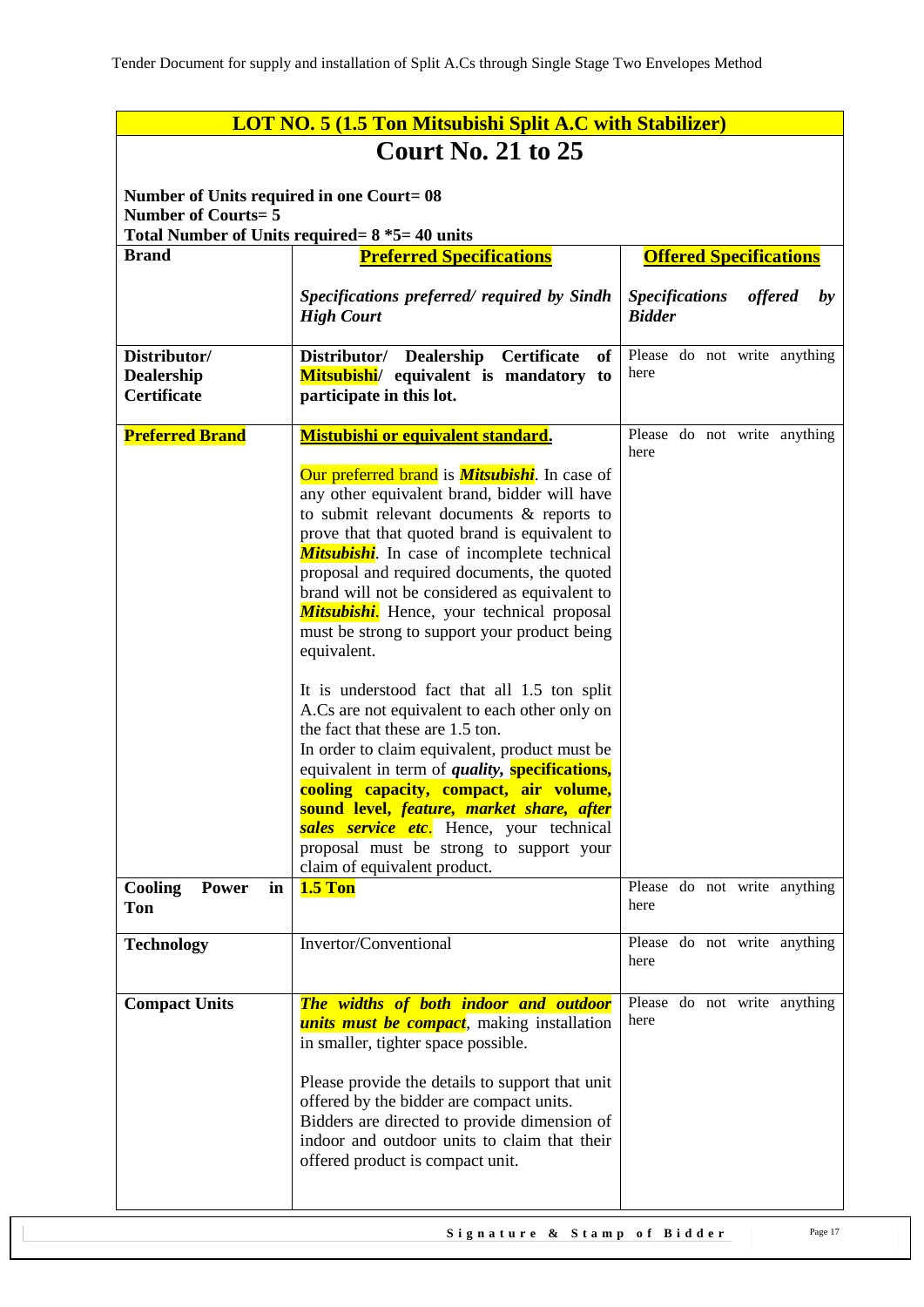| <b>Silent Operation</b>    | Split A.C must be quiet silent while<br><b>operation.</b> Bidders are required to provide<br>data to prove the claim that offered units are<br>designed for silent operation.                                                                                                                                | here |  | Please do not write anything |
|----------------------------|--------------------------------------------------------------------------------------------------------------------------------------------------------------------------------------------------------------------------------------------------------------------------------------------------------------|------|--|------------------------------|
| <b>Accessories</b>         | With<br>accessories/<br>all<br>required<br>wires/<br>installation etc.<br>Kindly provide details of accessories.                                                                                                                                                                                             | here |  | Please do not write anything |
| <b>Date/year of Launch</b> | <b>Discontinued products</b> or products whose<br>production has been announced to be<br>discontinued by manufacturer will not be<br>considered. Bidders are required to mention<br>the year of launch. In case of non-availability<br>of the required information, technical<br>proposal shall be rejected. | here |  | Please do not write anything |
| <b>Installation</b>        | <b>Bidder will provide complete installation kit.</b><br>Cost of standard installation kit must be<br>included in price of split unit. No extra<br>charges shall be paid for installation kit and<br>installation.<br>Product will be installed by the bidder at<br>Judicial Complex Korangi, Karachi.       | here |  | Please do not write anything |
| <b>Transportation</b>      | Bidder will transport the units to Judicial<br>Complex Korangi, Karachi. Transportation<br>charges must be included in price of split<br>unit.<br>shall be paid for<br>N <sub>0</sub><br>extra charges<br>transportation, handling etc.                                                                      | here |  | Please do not write anything |
| <b>Warranty</b>            | <b>Standard Warranty</b><br>3 Years Compressor, 1 Year Parts & Service                                                                                                                                                                                                                                       | here |  | Please do not write anything |
| <b>Stabilizer</b>          | Minimum 7000 watts Universal/ Stac or<br>equivalent standard.<br>Brochure of stabilizer is mandatory.                                                                                                                                                                                                        | here |  | Please do not write anything |
| <b>Brochure</b>            | Brochure of Split A.C is mandatory and must<br>with<br>technical<br>attached<br>proposal.<br>be<br>Technical Proposal without brochure shall<br>not be considered.                                                                                                                                           | here |  | Please do not write anything |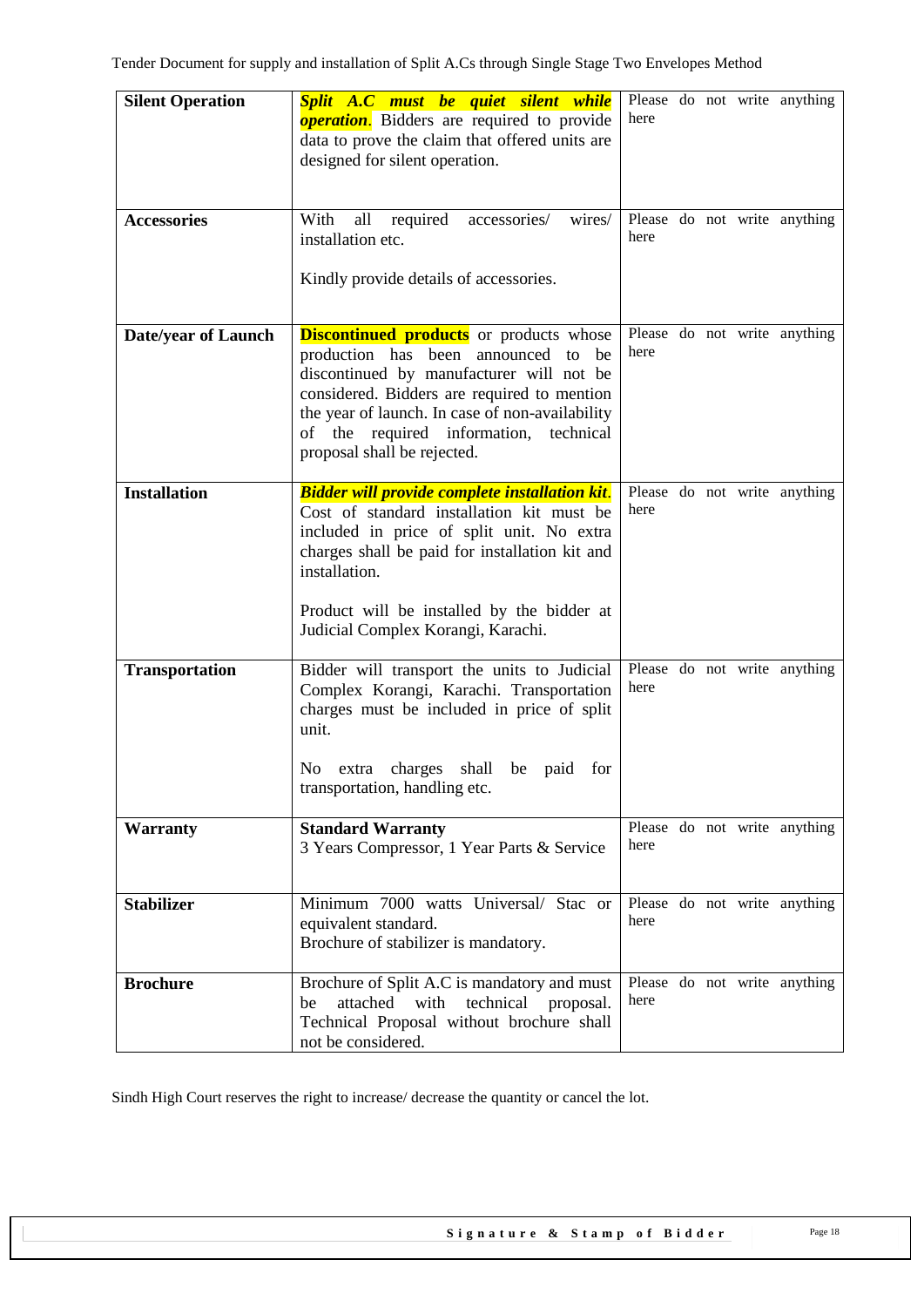| <b>LOT NO. 6 (1.5 Ton Mitsubishi Split A.C with Stabilizer)</b>        |                                                                                                                                                                                                                                                                                                                                                                                                                                                                                                                                                                                                                                                                                                                                                                                                                                                                                                                                                      |                                                                          |  |  |  |  |
|------------------------------------------------------------------------|------------------------------------------------------------------------------------------------------------------------------------------------------------------------------------------------------------------------------------------------------------------------------------------------------------------------------------------------------------------------------------------------------------------------------------------------------------------------------------------------------------------------------------------------------------------------------------------------------------------------------------------------------------------------------------------------------------------------------------------------------------------------------------------------------------------------------------------------------------------------------------------------------------------------------------------------------|--------------------------------------------------------------------------|--|--|--|--|
|                                                                        | <b>Court No. 26 to 32</b>                                                                                                                                                                                                                                                                                                                                                                                                                                                                                                                                                                                                                                                                                                                                                                                                                                                                                                                            |                                                                          |  |  |  |  |
| Number of Units required in one Court= 08<br><b>Number of Courts=7</b> |                                                                                                                                                                                                                                                                                                                                                                                                                                                                                                                                                                                                                                                                                                                                                                                                                                                                                                                                                      |                                                                          |  |  |  |  |
|                                                                        | Total Number of Units required = $8*7=56$ units                                                                                                                                                                                                                                                                                                                                                                                                                                                                                                                                                                                                                                                                                                                                                                                                                                                                                                      |                                                                          |  |  |  |  |
| <b>Brand</b>                                                           | <b>Offered Specifications</b><br><b>Preferred Specifications</b>                                                                                                                                                                                                                                                                                                                                                                                                                                                                                                                                                                                                                                                                                                                                                                                                                                                                                     |                                                                          |  |  |  |  |
|                                                                        | Specifications preferred/ required by Sindh<br><b>High Court</b>                                                                                                                                                                                                                                                                                                                                                                                                                                                                                                                                                                                                                                                                                                                                                                                                                                                                                     | <b>Specifications</b><br><i>offered</i><br>$\mathbf{b}$<br><b>Bidder</b> |  |  |  |  |
| Distributor/<br><b>Dealership</b><br>Certificate                       | <b>Certificate</b><br>Distributor/ Dealership<br>of<br>Mitsubishi/ equivalent is mandatory to<br>participate in this lot.                                                                                                                                                                                                                                                                                                                                                                                                                                                                                                                                                                                                                                                                                                                                                                                                                            | Please do not write anything<br>here                                     |  |  |  |  |
| <b>Preferred Brand</b>                                                 | Mistubishi or equivalent standard.                                                                                                                                                                                                                                                                                                                                                                                                                                                                                                                                                                                                                                                                                                                                                                                                                                                                                                                   | Please do not write anything                                             |  |  |  |  |
|                                                                        | Our preferred brand is <i>Mitsubishi</i> . In case of<br>any other equivalent brand, bidder will have<br>to submit relevant documents & reports to<br>prove that that quoted brand is equivalent to<br><b>Mitsubishi</b> . In case of incomplete technical<br>proposal and required documents, the quoted<br>brand will not be considered as equivalent to<br><b>Mitsubishi.</b> Hence, your technical proposal<br>must be strong to support your product being<br>equivalent.<br>It is understood fact that all 1.5 ton split<br>A.Cs are not equivalent to each other only on<br>the fact that these are 1.5 ton.<br>In order to claim equivalent, product must be<br>equivalent in term of <i>quality</i> , <b>specifications</b> ,<br>cooling capacity, compact, air volume,<br>sound level, feature, market share, after<br>sales service etc. Hence, your technical<br>proposal must be strong to support your<br>claim of equivalent product. | here                                                                     |  |  |  |  |
| Cooling<br><b>Power</b><br>in                                          | <b>1.5 Ton</b>                                                                                                                                                                                                                                                                                                                                                                                                                                                                                                                                                                                                                                                                                                                                                                                                                                                                                                                                       | Please do not write anything<br>here                                     |  |  |  |  |
| Ton                                                                    |                                                                                                                                                                                                                                                                                                                                                                                                                                                                                                                                                                                                                                                                                                                                                                                                                                                                                                                                                      |                                                                          |  |  |  |  |
| <b>Technology</b>                                                      | Invertor/Conventional                                                                                                                                                                                                                                                                                                                                                                                                                                                                                                                                                                                                                                                                                                                                                                                                                                                                                                                                | Please do not write anything<br>here                                     |  |  |  |  |
| <b>Compact Units</b>                                                   | The widths of both indoor and outdoor<br><i>units must be compact</i> , making installation<br>in smaller, tighter space possible.<br>Please provide the details to support that unit<br>offered by the bidder are compact units.<br>Bidders are directed to provide dimension of<br>indoor and outdoor units to claim that their<br>offered product is compact unit.                                                                                                                                                                                                                                                                                                                                                                                                                                                                                                                                                                                | Please do not write anything<br>here                                     |  |  |  |  |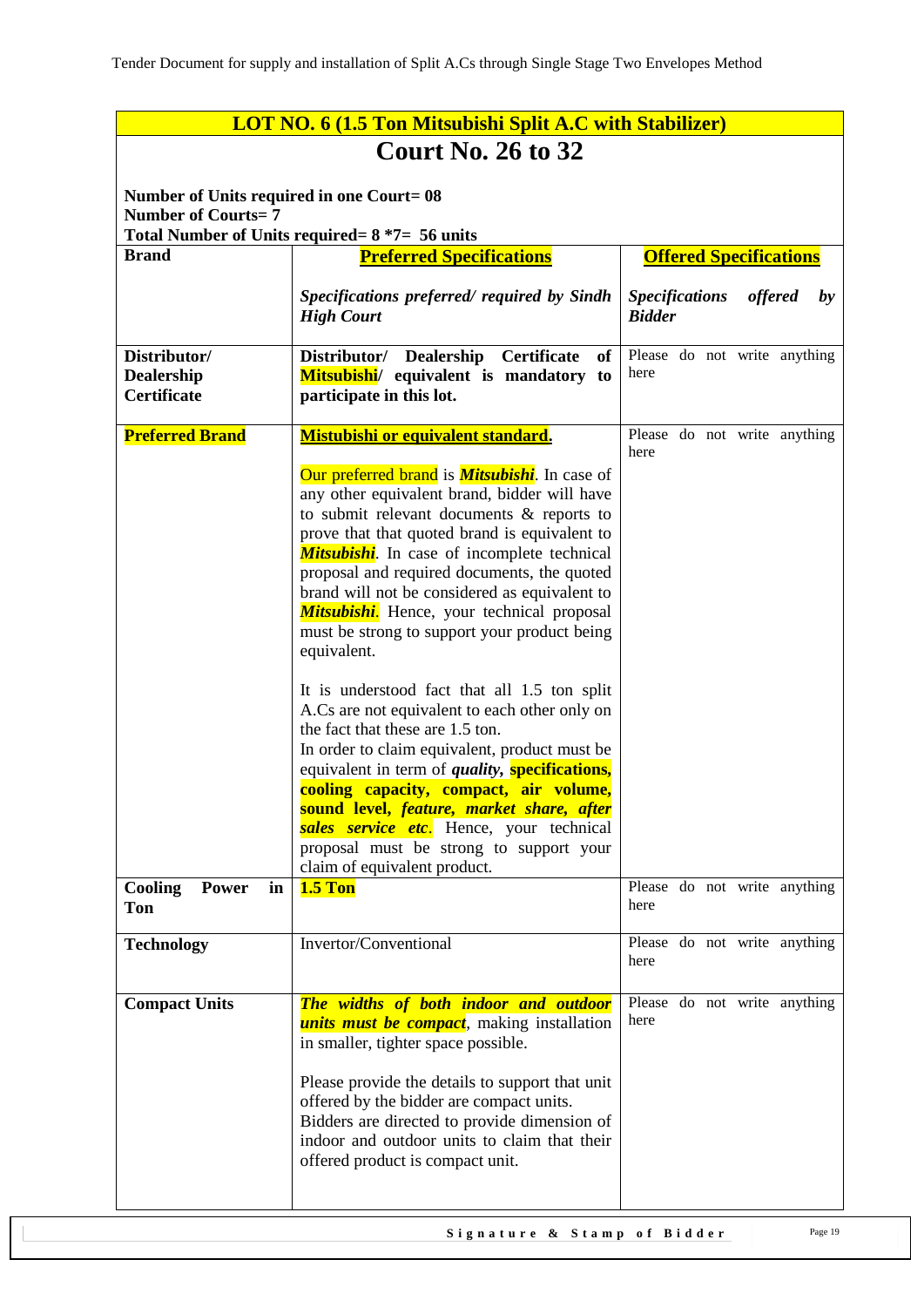| <b>Silent Operation</b>    | Split A.C must be quiet silent while<br><b>operation.</b> Bidders are required to provide<br>data to prove the claim that offered units are<br>designed for silent operation.                                                                                                                                | here |  | Please do not write anything |
|----------------------------|--------------------------------------------------------------------------------------------------------------------------------------------------------------------------------------------------------------------------------------------------------------------------------------------------------------|------|--|------------------------------|
| <b>Accessories</b>         | With<br>accessories/<br>all<br>required<br>wires/<br>installation etc.<br>Kindly provide details of accessories.                                                                                                                                                                                             | here |  | Please do not write anything |
| <b>Date/year of Launch</b> | <b>Discontinued products</b> or products whose<br>production has been announced to be<br>discontinued by manufacturer will not be<br>considered. Bidders are required to mention<br>the year of launch. In case of non-availability<br>of the required information, technical<br>proposal shall be rejected. | here |  | Please do not write anything |
| <b>Installation</b>        | <b>Bidder will provide complete installation kit.</b><br>Cost of standard installation kit must be<br>included in price of split unit. No extra<br>charges shall be paid for installation kit and<br>installation.<br>Product will be installed by the bidder at<br>Judicial Complex Korangi, Karachi.       | here |  | Please do not write anything |
| <b>Transportation</b>      | Bidder will transport the units to Judicial<br>Complex Korangi, Karachi. Transportation<br>charges must be included in price of split<br>unit.<br>shall be paid for<br>N <sub>0</sub><br>extra charges<br>transportation, handling etc.                                                                      | here |  | Please do not write anything |
| <b>Warranty</b>            | <b>Standard Warranty</b><br>3 Years Compressor, 1 Year Parts & Service                                                                                                                                                                                                                                       | here |  | Please do not write anything |
| <b>Stabilizer</b>          | Minimum 7000 watts Universal/ Stac or<br>equivalent standard.<br>Brochure of stabilizer is mandatory.                                                                                                                                                                                                        | here |  | Please do not write anything |
| <b>Brochure</b>            | Brochure of Split A.C is mandatory and must<br>with<br>technical<br>attached<br>proposal.<br>be<br>Technical Proposal without brochure shall<br>not be considered.                                                                                                                                           | here |  | Please do not write anything |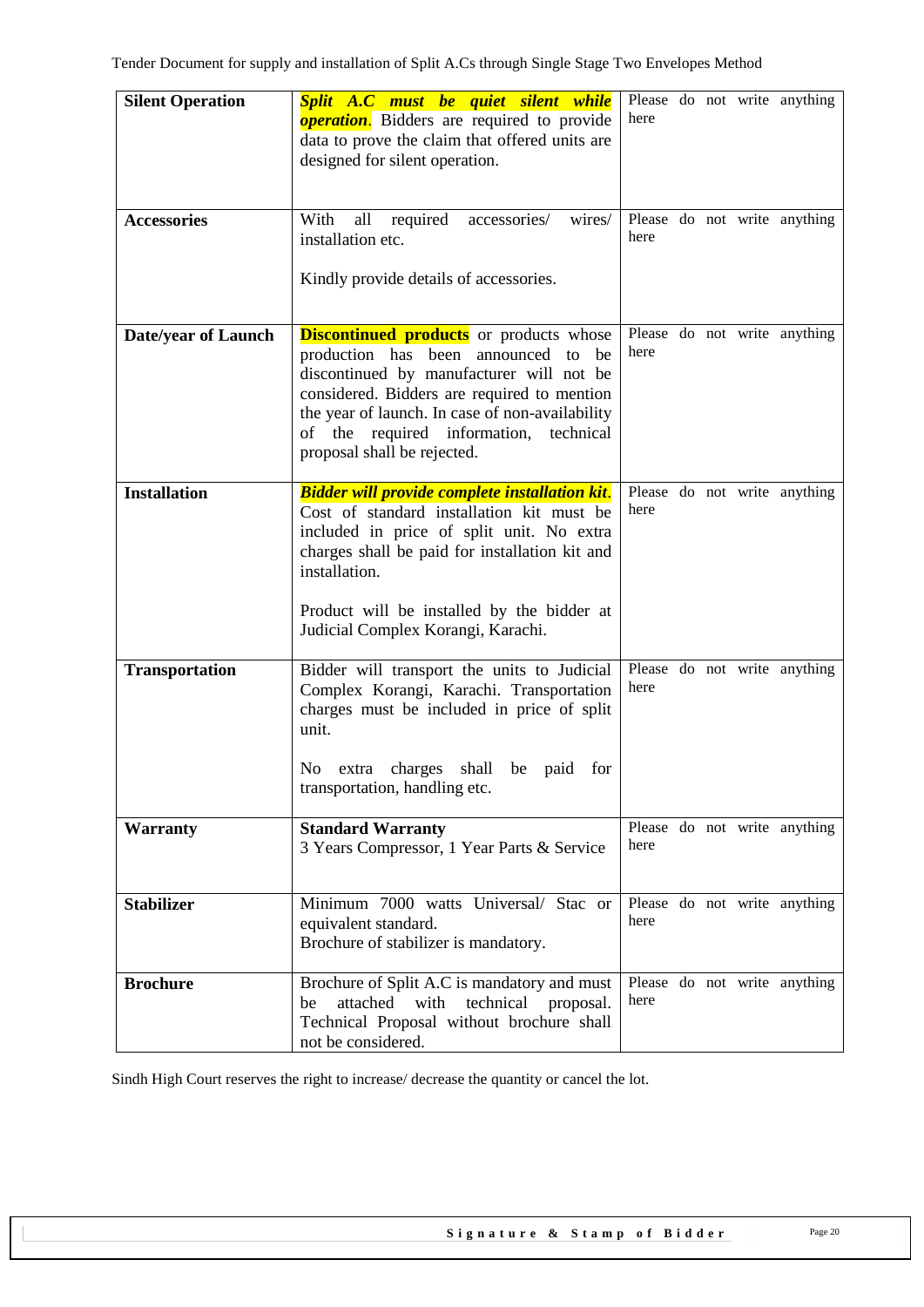# <span id="page-20-0"></span>**10. Format of Financial Proposal:-**

| LOTN0.<br>Court No.                           |                                               |                                                |                                               |  |  |  |
|-----------------------------------------------|-----------------------------------------------|------------------------------------------------|-----------------------------------------------|--|--|--|
| Make & Model                                  | <b>Unit Price with GST</b><br><b>PKR</b>      | <b>Quantity</b>                                | <b>Amount with GST</b><br><b>PKR</b>          |  |  |  |
| write<br>Please<br>do<br>not<br>anything here | write<br>Please<br>do<br>not<br>anything here | write<br>Please<br>not<br>do.<br>anything here | write<br>Please<br>do<br>not<br>anything here |  |  |  |

- a. Financial Proposal must be on company letter head.
- b. Financial Proposal must be sealed in separate envelope.
- c. Separate financial proposal must be submitted for each lot.
- d. Bidder can apply for one or more lots as per convenient.
- e. Rates must be quoted in Pakistani Currency.
- f. Rates must be inclusive of GST.
- g. All Government taxes shall be applicable as per rules.
- h. Transportation, installation, fixing and all other cost must be included in unit rates.
- i. Taxes shall be deducted by the Office of A.G Sindh and its decision shall be final.
- j. Bidder must be active tax payer and must provide copies of all tax related documents at the time of submission of bill.
- **k. No request for change in price shall be considered under any circumstances due to fluctuation in dollar prices, covid, unavoidable circumstances or any other factor affecting the prices.**
- l. Bidder should have active vendor I.D at the time of submission of bill.

### <span id="page-20-1"></span>**10.1. Sample of Calculation of Bid Security (along with financial proposal)**

- 1. **Bid Security of 5% of total quoted amount of all applied lots** will be deposited along with Tender Document in shape of BID SECURITY FORM/ PAY ORDER/ BANK DRAFT as reflected in tender notice.
- 2. Bid Security should favour Registrar, High Court of Sindh, Karachi.
- 3. Original Bid Security and copy of the same is mandatory.

| <b>Total Amount</b>        | Please do not write anything here |
|----------------------------|-----------------------------------|
| (with GST)                 |                                   |
| 5% of Total Amount         | Please do not write anything here |
| <b>Pay Order Number</b>    | Please do not write anything here |
| Pay Order Issuance Date    | Please do not write anything here |
| <b>Name of Bank</b>        | Please do not write anything here |
| <b>Amount of Pay Order</b> | Please do not write anything here |
| <b>Period of Validity</b>  | Please do not write anything here |
|                            |                                   |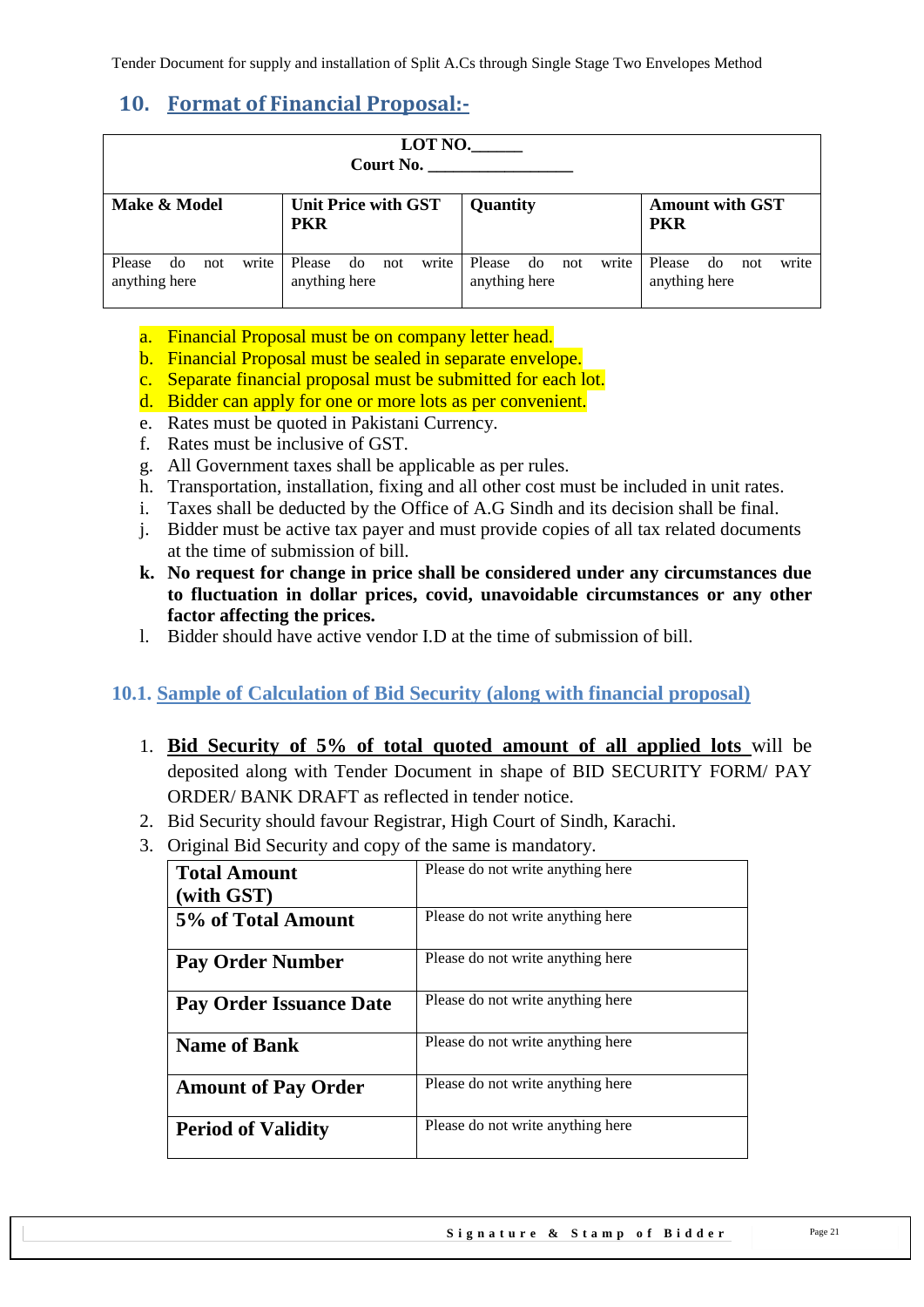# <span id="page-21-0"></span>**10. Terms & Conditions:-**

- 1. **Bidding Method**: *Single Stage-Two Envelope method* will be adopted for bidding process as per SPPRA Rules.
- 2. **Qualification/ Eligibility:** Bidders are bound to submit copies of all documents as mentioned in Eligibility Criteria Section, in order to establish their eligibility to participate in bid. In case of non-availability of either, soft or hard copy, bidder may be disqualified.
- 3. **Release of Bid Security**: The bid security of unsuccessful bidder will be released by SHC after award of work or after expiry of bid validity period as per rules.
- 4. **Late Bids**: Sindh High Court shall not consider any bid that arrives after the deadline for submission of bids, as reflected in NIT. Any bid received after the deadline for submission of bids shall be declared late, rejected, and returned unopened to the Bidder.
- 5. **Responsive Bids**: A substantially responsive Bid is one that conforms to all the terms, conditions, and specifications of the Bidding Documents without material deviation, reservation, or omission. Non-responsive Bids shall not be considered. Bidders are advised in their own interest to prepare their bids as per format, requirements, terms & conditions, mentioned in bid documents. Bidders are also advised to submit copies of all required documents along with their bids.
- 6. **Award of Contract**: Sindh High Court may award the Contract to the **qualified Bidder** whose offer has been determined to be the lowest evaluated bid and is substantially responsive to the Bidding Documents, provided further that the Bidder is determined to be qualified to perform the Contract satisfactorily.
- 7. **Notification/ Purchase Order for Award of Contract**: Prior to the expiration of the period of bid validity, Sindh High Court will notify the successful Bidder, in writing, that its Bid has been accepted. Until a formal Contract is prepared and executed, the purchase order/ notification of award shall constitute a binding Contract.
- 8. **Performance Security**: The bid security of successful bidder will be released after submission of Performance Security equal to **10% of total cost of contract**.
- 9. **Release of Performance Security**: Performance Security shall be released after successful delivery of goods and issuance of satisfactory certificate from the concerned officer.
- 10. **Validity Period:** The procurement contract will be awarded within bid **validity period i.e. 90 days** as per SPRRA Rules.
- 11. **Receiving/Acceptance of Purchase Order:** The vendor will sign the copy of the Purchase Order as acknowledgement. Copy of Purchase Order along with relevant documents must be submitted along with bill in the Office of Project Director.
- 12. **Delivery Mechanism**: Successful bidder shall deliver and install the goods within **thirty (30) calendar days** of issuance of Purchase Order.
- 13. **Delayed Delivery:** 1% penalty of the total amount will be imposed per day for which the company/firm/agency failed to deliver within the delivery/execution period. No request for extension in delivery date shall be considered.
- 14. **Inspection:** Physical inspection will be carried out by the concerned Officer of the office of the Project Director. Ordered material is subject to final inspection at the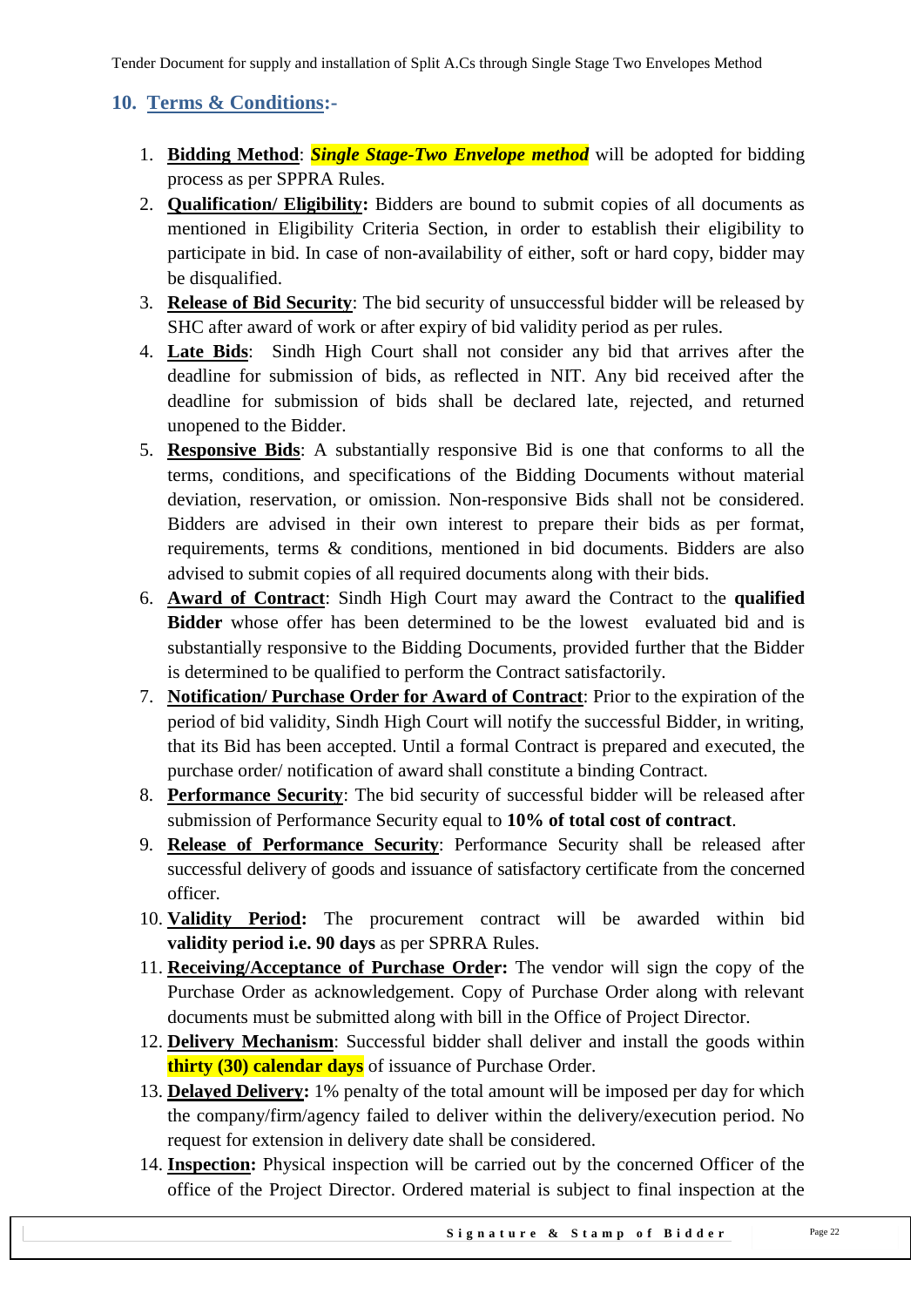time of delivery.

- 15. **Quantity Delivered:** Competent Authority reserves the right to increase/decrease the quantity as per requirement and availability of funds, as per rules.
- 16. **Condition of Goods**: All items must meet in all respects with the sample/specifications & conditions of the Order and must be in good condition & conform to the best industrial quality standards; otherwise they will be liable to be rejected as per rules.
- 17. **Rejection of Goods:** We reserve the right to cancel any or all the items if material is not in accordance with our specification or if the delivery is delayed.
- 18. **Disclosure of Confidential Script/Material:** All rights reserve with the SHC and no information either in written/electronic media/copying form should be disseminated without the permission of the authority.
- 19. **Resolution of Differences:** In case of any difference or dispute arises between the parties, the same shall be dealt with as per rules.
- 20. **Rules, Regulations & Policies:** All rules, regulations and policies will be governed in accordance to the SPPRA.
- 21. **Mistakes in Calculation:** The contractor/ supplier will be liable for any mistakes in calculation of price/ rate and amount and shall be liable to suffer the loss arises at any stage of contract, due to mistakes in calculation or tax rates.
- 22. **Government tax(es), levi(es) and charges(s)**: All Government taxes (including Income tax and stamp duty), levies and charges will be charged as per rules. Bidder should keep them updated regarding taxation issues in consultation with the relevant tax regulatory authorities.
- 23. **Stamp Duty**: Stamp duty will be levied as per rules. All matters of stamp duty shall be dealt with by the budget branch and A.G Sindh.
- 24. **Alternative Bids**: Alternative bids shall not be considered and complete tender shall be rejected being non-responsive. However, bidder can quote different models of Mitsubishi/ equivalent in different lots as per required specifications.
- 25. **Cost of Bidding**: Tender documents can be downloaded free of cost. However, the Bidder shall bear all costs associated with the preparation and submission of its bid, and Sindh High Court shall not be responsible or liable for those costs, regardless of the conduct or outcome of the bidding process.
- 26. **Rights of Sindh High Court**: Sindh High Court reserves the right to accept or reject any bid, and to annul the bidding process and reject all bids at any time prior to contract award, without thereby incurring any liability to Bidders.
- 27. **Interest on Late Payments**: No interest shall be paid on late payment if cheque is received late from the Office of A.G Sindh. However, every effort shall be made for timely payments to successful bidders.
- 28. **Insurance:** The goods supplied under that contract should be fully insured. All cost of insurance shall be paid by the successful bidder. If the goods are not insured then risk if any shall be suffered by the successful bidder.
- 29. **Warrants:** Supplier must warrants that goods supplied would be new, unused and as per best industrial standards. All terms and conditions of standard warranty shall be applicable.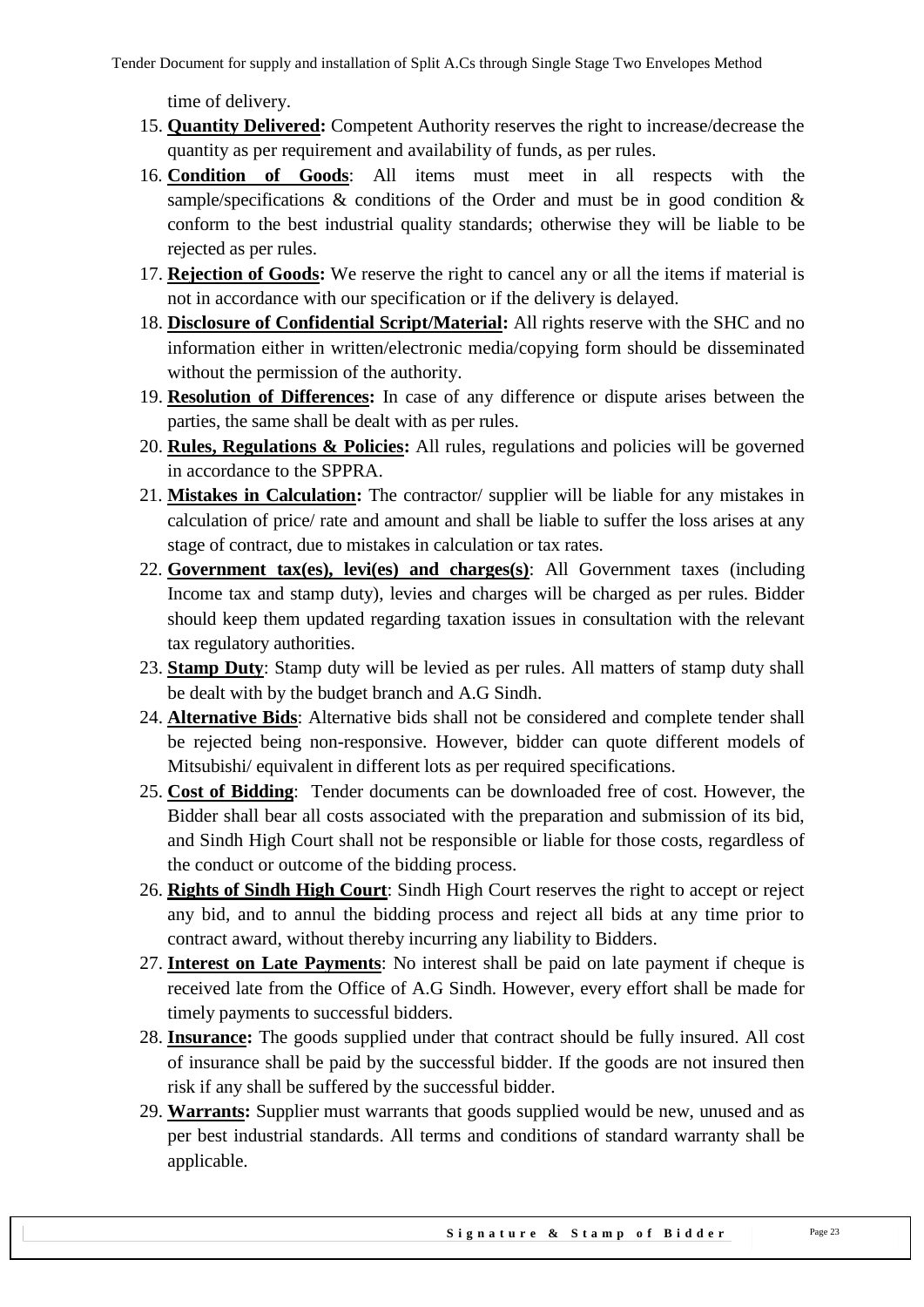- 30. **Termination of Contract**: SHC may terminate the contract, if the successful bidder fails to supply all or parts of goods within definite time or fails to perform any other obligations of contract or bidder has failed to submit performance security or bidder has involved in fraud/ corruption.
- 31. **Manipulation of Tender Documents**: Any type of manipulation/ alteration/ changes in tender document by the bidder for favoring the bidder shall not be tolerated under any circumstances and bid shall be rejected being non-responsive.

It is hereby certified that the terms and conditions have been read, agreed upon and signed.

| Name:               |  |
|---------------------|--|
| <b>Designation:</b> |  |
| Signature & stamp   |  |
| <b>Cell No</b>      |  |